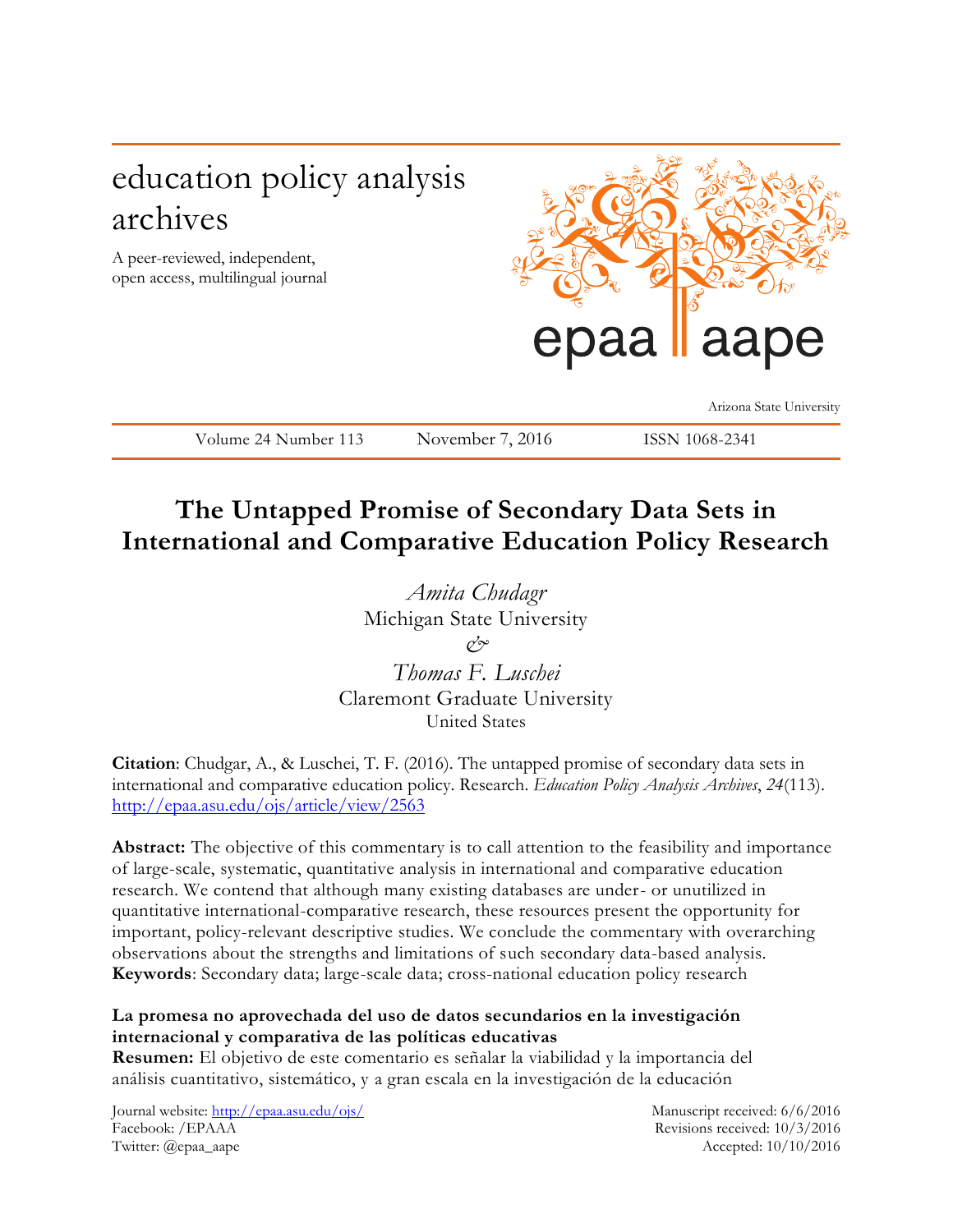comparada internacional. Sostenemos que aunque muchas bases de datos existentes están poco o no utilizados en la investigación internacional y comparativa cuantitativa, estos recursos tienen mucho potencial para hacer estudios descriptivos importantes y relevantes para la política. Concluimos el comentario con observaciones generales sobre las ventajas y las desventajas de análisis basado en datos secundarios.

**Palabras-clave:** Datos secundarios; datos a gran escala; la investigación de políticas educativas internacionales

#### **A promessa não aproveitada do uso de dados secundários na investigação internacional e comparada das políticas educativas**

**Resumo:** O objetivo deste comentário é destacar a viabilidade e a importância das análise quantitativa, sistemática e investigação em grande escala na educação comparada internacional. Argumentamos que, enquanto muitos bancos de dados existentes são pouco ou não utilizados na investigação internacional e comparada quantitativa, esses recursos têm um grande potencial para estudos descritivos importantes e relevantes para as políticas. Nós concluímos o comentário com observações gerais sobre as vantagens e desvantagens de análise com base em dados secundários. **Palavras-chave:** Dados secundários; dados em larga escala; políticas internacionais de investigação educacional

### **Introduction<sup>1</sup>**

Who teaches marginalized children in developing countries? What sort of school infrastructure is available to children across diverse settings? What is the profile of school leaders in low-income settings internationally? These questions have several things in common. They have important implications for education policies related to access, equity, and quality. They are descriptive in nature and reasonably answerable with analysis of existing secondary datasets. And perhaps most importantly, these questions are largely unanswered. Yet, with the growing prevalence of international data collection efforts, accompanied by increasing participation of developing countries in these efforts, the potential for rich, policy-relevant educational research across diverse education systems has expanded substantially.

The objective of this commentary is to call attention to the feasibility and importance of large-scale, systematic, quantitative analysis in international and comparative education policy research. We contend that although many existing databases are under- or unutilized in quantitative international-comparative research, these resources present the opportunity for important, policy-relevant descriptive studies.

In the sections that follow, we describe the growing use of large-scale, secondary data generally and in cross-national educational research, pointing out opportunities, challenges, and key considerations for conducting this type of work. This discussion includes the identification of more than 20 relevant datasets that researchers can draw upon for international comparative education research. We conclude with a discussion of implications for the use of large-scale data in cross-national education policy research.

<sup>&</sup>lt;sup>1</sup> Acknowledgements: The authors would like to acknowledge Jutaro Sakamoto at Michigan State University for his helpful research assistance.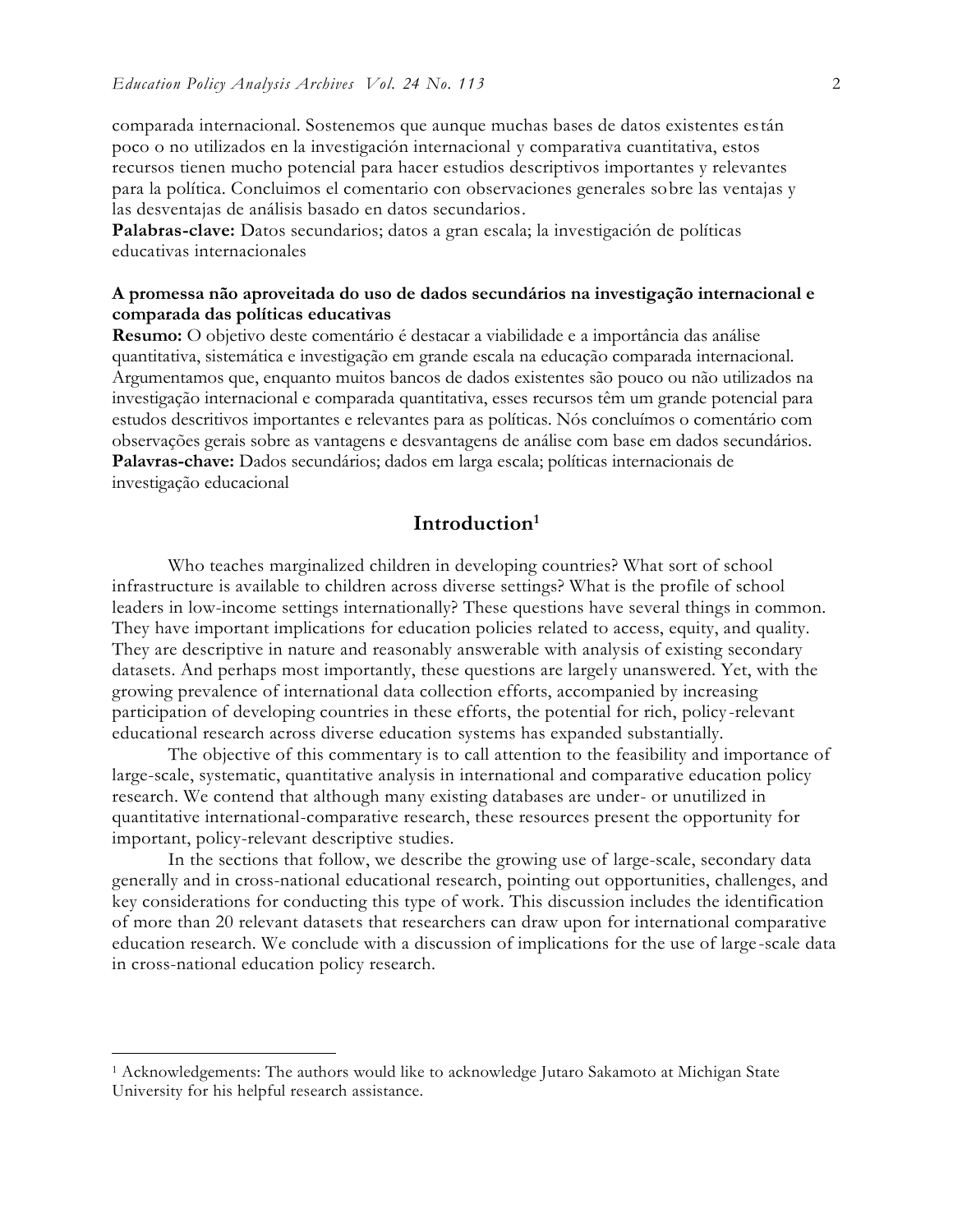#### **Data That Sing? Potential and Pitfalls of Large-Scale Secondary Data**

There is an undeniable excitement around the use of large-scale data across various academic and commercial disciplines. Phrases like "data revolution," "big data," and "data driven decision-making" are common in social and commercial spheres. Education is no exception. As the availability and technical capacity to handle large, complex datasets have grown, so have the use and awareness of the potential of this information for a multitude of purposes.

A few recent examples of data use stand out. Observers of international and comparative educational research may recall Dr. Hans Rosling's 2006 TED talk, "The Best Stats You've Ever Seen," as an example of excellent large-scale data use. The TED website rightly noted, "*In Hans Rosling's hands, data sings"* (TED, n.d.). In this talk, viewed over 10.5 million times as of June 2016, Dr. Rosling, a medical doctor and statistician, provides a compelling and highly informative whirlwind tour through the changing wealth and health of countries and regions across the world.

Drawing from data "reported and processed" by the UNESCO Institute for Statistics (UIS), UNESCO's *Global Monitoring Reports* (GMR), and now *Global Education Monitoring Report* (GEM) have also employed excellent graphical display of information to illustrate global educational trends (GMR, n.d.). The accompanying GEM website's emphasis on "Data Visuals" is also evident. UIS itself serves as an excellent online source for "cross-nationally comparable statistics on education, science and technology, culture, and communication for more than 200 countries and territories" (UIS, n.d.).

The World Inequality Database on Education (WIDE), first created as the Deprivation and Marginalization in Education (DME) dataset for the 2010 EFA GMR, brings together various large-scale cross-national databases and provides another excellent example of the descriptive power of large-scale secondary data [\(http://www.education-inequalities.org/\)](http://www.education-inequalities.org/). As these examples demonstrate, in the right hands, data can tell a very compelling story, if not sing. Increasingly, we also find prominent conversations about the "data revolution" [\(http://www.undatarevolution.org/\)](http://www.undatarevolution.org/) and the participation of education scholars in these conversations (e.g., Rose, 2014). The data revolution website and the associated report provide further context for these discussions. Most recently, the need for a data revolution<sup>2</sup> was expressed by a High Level Panel appointed to guide the post-MDG discussion by the UN Secretary-General Ban Ki-moon. Various prominent research and educational organizations also regularly arrange workshops (both online and at academic conferences) on large-scale secondary datasets and methods to analyze such data. These efforts are no doubt putting a spotlight on use of big data for international and comparative educational scholarship.

Notwithstanding the examples cited above, the overall use of existing, large-scale, secondary databases for descriptive work in international comparative education is limited. Broadly, this may be due to either the lack of data or the lack of capacity, within and outside of academia, to work with large datasets. Several additional nuances further complicate the situation: data that are available may not always be sufficiently high quality, easily accessible,

<sup>2</sup> The website adds, "Most people are in broad agreement that the 'data revolution' refers to the transformative actions needed to respond to the demands of a complex development agenda, improvements in how data is produced and used; closing data gaps to prevent discrimination; building capacity and data literacy in "small data" and big data analytics; modernizing systems of data collection; liberating data to promote transparency and accountability; and developing new targets and indicators." (Data Revolution Group, n.d.)<http://www.undatarevolution.org/data-revolution/>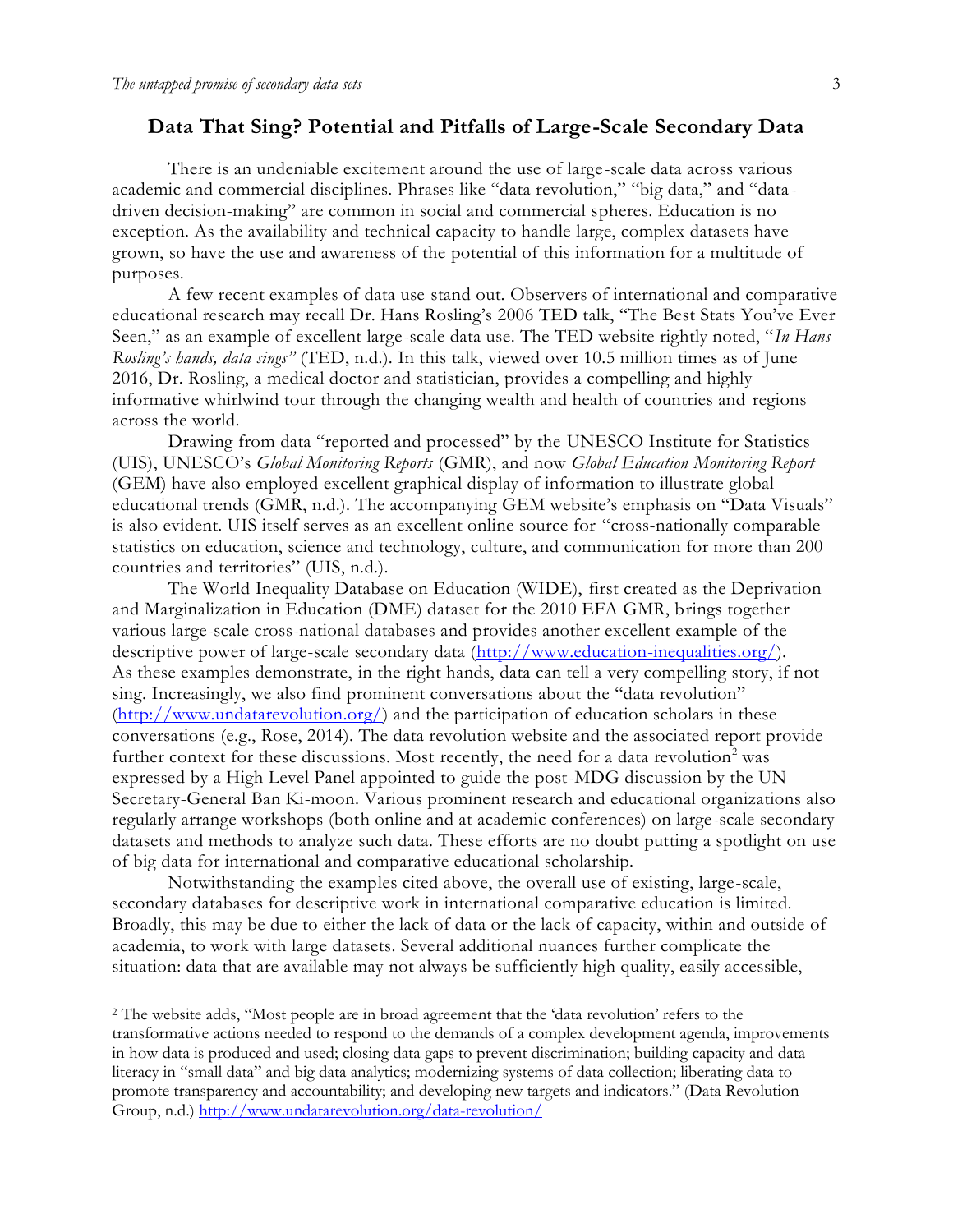easily retrievable, or able to unite with other data sources. Similarly, real conceptual, technical, and epistemological challenges associated with large-scale quantitative work may generate additional considerations that limit the relevance and viability of such research. All of these nuances deserve attention and must be attended to carefully. In this commentary however, we argue that at least the first of these two broad challenges, i.e., the unavailability of interesting and suitable data, should not constrain the field of international and comparative scholarship. As we describe below, the growing diversity among cross-national datasets offers substantial potential for important cross-national descriptive policy-relevant research in education.

### **Data Availability for International and Comparative Research: A Range of Options and Possibilities**

Since the turn of the  $21<sup>st</sup>$  century, many more developing countries have begun participating in cross-national data collection exercises. The more commonly known studies like TIMSS and PISA have gradually grown from 35–40 countries to 65–70 countries. Regional efforts such as LLECE in Latin America (since 1997), as well as SACMEQ (since 1999) and PASEC (since 1993-94) in sub-Saharan Africa, have continued to generate large amounts of systematic, cross-national educational information. Within the last decade or so, volunteerdriven efforts to test learning, such as ASER in India and Pakistan and UWEZO in East Africa, also offer prominent additions to this list. Recent USAID-funded efforts across the world like the Early Grade Reading Assessment (EGRA) and Early Grade Math Assessment (EGMA) provide other valuable resources. And this is just a brief list of educational databases that directly measure student learning. In Table 1, we provide a comprehensive—but by no means exhaustive—list of multi-country datasets available, along with a few important attributes of these data that researchers should consider.

Table 1 illustrates the substantial range of data that have been gathered across the globe, often from multiple countries, often multiple times. These datasets vary considerably in terms of their purpose and the focus of their data collection. While many datasets are gathered repeatedly, the presence of longitudinal datasets is limited. Table 1 provides a few important ways in which education scholars or practitioners may think of large-scale databases for their own work.

Since one simple logic driving data selection is often an interest in a specific education system, country, or region, one standard way to think about these datasets is according to the countries or regions that they represent. Obtaining country-participation information is typically not difficult. For instance, on their websites, large IEA databases provide a list of all the countries covered in a particular data collection exercise. Some important differences in country coverage across these datasets are noteworthy. Long-existing cross-national student performance data collection exercises like TIMSS have much broader coverage than more recent cross-national datasets that investigate newer topics, like TEDS-M. It is also often the case that some large-scale data collection exercises are skewed in favor of higher- to middle-income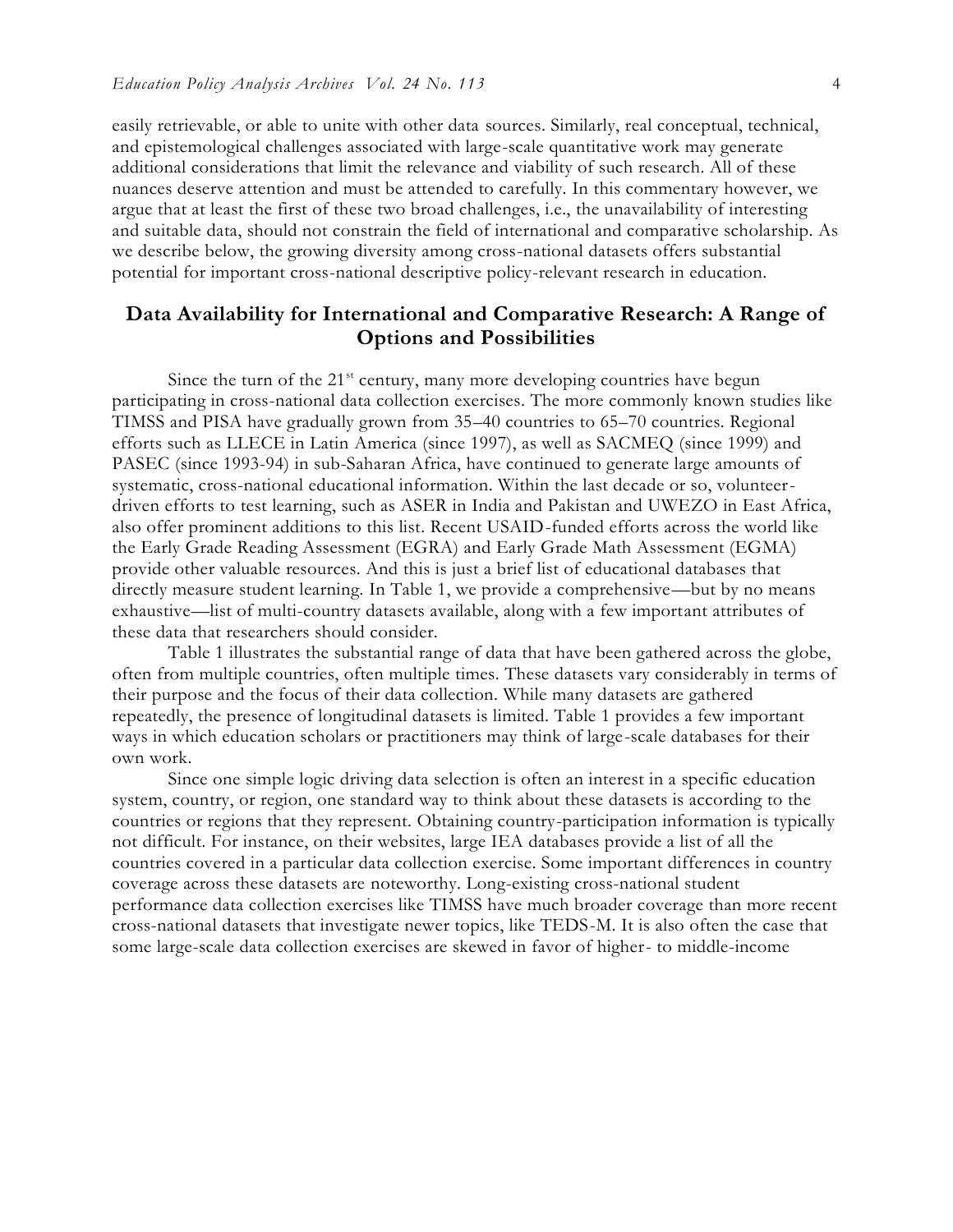# Table 1.

*Relevant Datasets for Policy-Relevant Research in International and Cross-national Education*

|                                |                    |            |                |           | Collected   |                                          | Primary Unit(s)     |
|--------------------------------|--------------------|------------|----------------|-----------|-------------|------------------------------------------|---------------------|
|                                | Coordinating       | World      | Countries/     | Longitudi | more        | Primary Purpose (per database            | of Data             |
| Name                           | Agency             | region(s)  | <b>Systems</b> | nal       | than once   | website)                                 | Collection          |
| Demographic and                | <b>USAID</b>       | AF, AR,    | > 90           | No        | Yes         | Collecting, analyzing, and disseminating | Household, with     |
| Health Surveysi                |                    | AS, EU, LA |                |           |             | accurate and representative data on      | specific individual |
|                                |                    |            |                |           |             | population, health, HIV, and nutrition   | modules             |
| EGMA (Early Grade              | <b>USAID</b>       | AF, AR,    | 11             | No        | Not at this | Measuring student's foundation skills in | Student/child       |
| Math Assessment) <sup>ii</sup> |                    | AS, LA     |                |           | time        | numeracy and mathematics in early        |                     |
|                                |                    |            |                |           |             | grades                                   |                     |
| <b>EGRA</b> (Early Grade       | <b>USAID</b>       | AF, AR,    | > 40           | No        | Not at this | Measuring the most basic foundation      | Student/child       |
| Reading Assessment)iii         |                    | AS, LA     |                |           | time        | skills for literacy acquisition in early |                     |
|                                |                    |            |                |           |             | grade                                    |                     |
| LSMS (Living                   | World Bank         | AF, AR,    | 38             | In some   | Yes         | Facilitating the use of household survey | Household           |
| Standards Measurement          | and national       | AS, EU,    |                | cases     | (in some)   | data for evidence-based policy-making    |                     |
| Study)iv                       | statistics offices | LA         |                |           | cases no)   |                                          |                     |
| PIRLS (Progress in             | <b>IEA</b>         | AF, AR,    | 49             | No        | Yes         | Measuring trends in reading              | Students, teachers, |
| <b>International Reading</b>   |                    | AS, EU,    |                |           |             | comprehension at the 4th grade           | schools             |
| Literacy Study) <sup>v</sup>   |                    | LA, NA     |                |           |             |                                          |                     |
| TIMSS (Trends in               | IEA                | AF, AR,    | 63 in 2011     | No        | Yes         | Measuring trends in mathematics and      | Students, teachers, |
| International                  |                    | AS, EU,    | study          |           |             | science achievement at the 4th and 8th   | schools             |
| Mathematics and                |                    | LA, NA     |                |           |             | grades                                   |                     |
| Science Study) <sup>vi</sup>   |                    |            |                |           |             |                                          |                     |
| TIMSS Advancedvii              | IEA                | AR, AS, EU | 10             | $\rm No$  | Yes         | Measuring trends in advanced             | Students, teachers, |
|                                |                    |            |                |           |             | mathematics and physics for students in  | schools             |
|                                |                    |            |                |           |             | their final year of secondary school     |                     |
| <b>ICCS</b> (International     | IEA                | AF, AS,    | 38             | $\rm No$  | Yes         | Measure student achievement in a test    | Students, teachers, |
| Civic and Citizenship          |                    | EU, LA,    |                |           |             | of knowledge and conceptual              | schools             |
| Education Study)viii           |                    | NA         |                |           |             | understanding, as well as student        |                     |
|                                |                    |            |                |           |             | dispositions and attitudes relating to   |                     |
|                                |                    |            |                |           |             | civics and citizenship.                  |                     |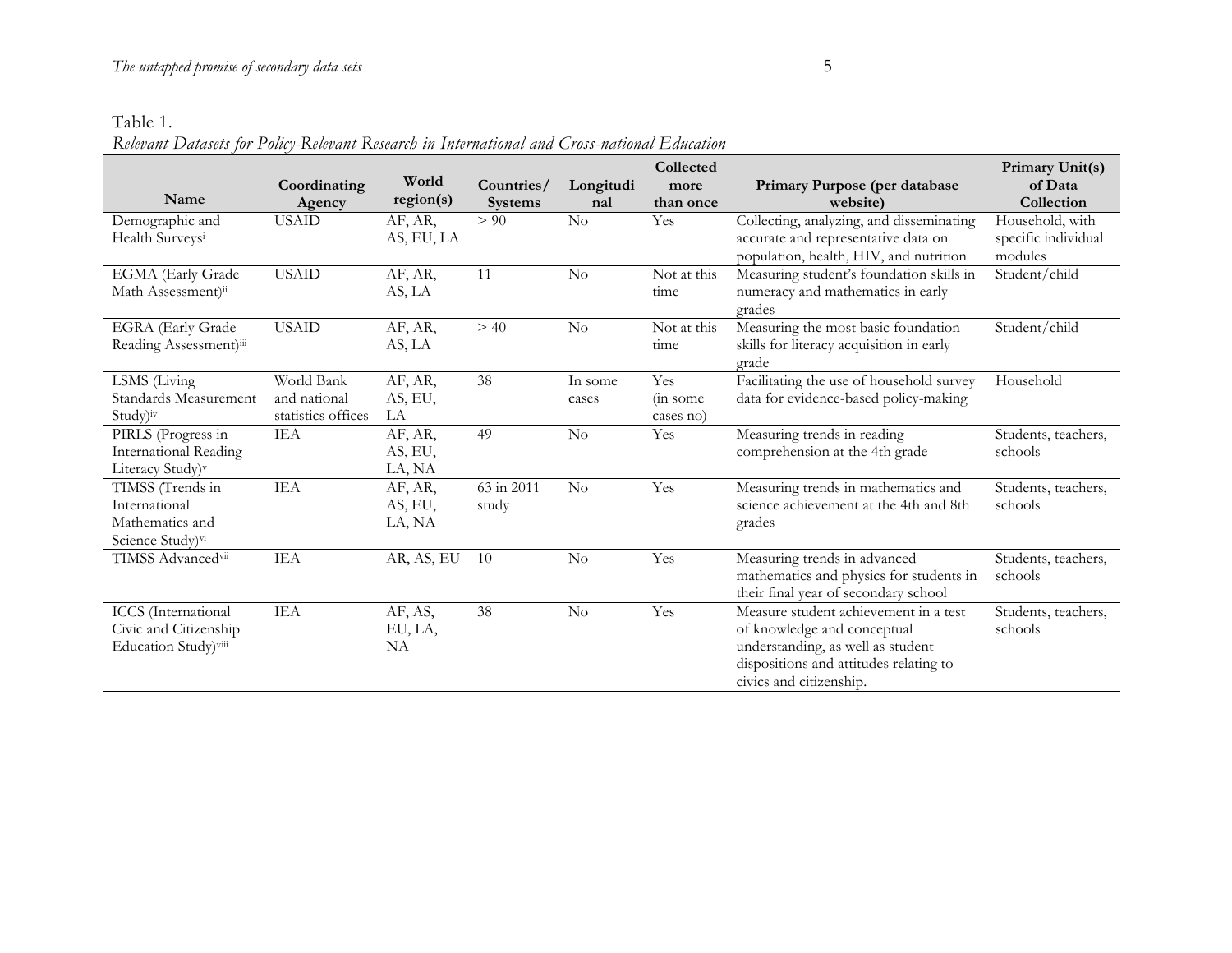| TEDS-M (Teacher            | IEA | AF, AR, | No. | Not at this | Examining how different countries     | Teacher education   |
|----------------------------|-----|---------|-----|-------------|---------------------------------------|---------------------|
| Education and              |     | AS, EU, |     | tıme        | have prepared their teachers to teach | institutions,       |
| Development Study in       |     | LA, NA  |     |             | mathematics in primary and lower-     | educators of future |
| Mathematics) <sup>ix</sup> |     |         |     |             | secondary schools.                    | teachers, future    |
|                            |     |         |     |             |                                       | (pre-service)       |
|                            |     |         |     |             |                                       | teachers            |
|                            |     |         |     |             |                                       |                     |

|                              |               |            |                |           | Collected   |                                            | Primary Unit(s)     |
|------------------------------|---------------|------------|----------------|-----------|-------------|--------------------------------------------|---------------------|
|                              | Coordinating  | World      | Countries/     | Longitudi | more        | Primary Purpose (per the database          | of Data             |
| Name                         | Agency        | region(s)  | <b>Systems</b> | nal       | than once   | website)                                   | Collection          |
| PISA (Programme for          | <b>OECD</b>   | AF, AR,    | 65             | $\rm No$  | Yes         | Evaluating education systems               | Students, schools   |
| <b>International Student</b> |               | AS, EU,    |                |           |             | worldwide by testing the skills and        |                     |
| Assessment) <sup>x</sup>     |               | LA, NA     |                |           |             | knowledge of 15-year-old students          |                     |
| PIAAC (Programme             | OECD          | AS, EU,    | 24             | No        | Not at this | Assessing the proficiency of adults in     | Adults age 16 to    |
| for the International        |               | NA         |                |           | time        | key information-processing skills          | 65                  |
| Assessment of Adult          |               |            |                |           |             | essential for participating in the         |                     |
| Competencies) <sup>xi</sup>  |               |            |                |           |             | information-rich economies and             |                     |
|                              |               |            |                |           |             | societies of the 21 <sup>st</sup> century. |                     |
| TALIS (Teaching and          | <b>OECD</b>   | AR, AS,    | 34             | No        | Yes         | Providing robust international             | Teachers and        |
| Learning International       |               | EU, LA,    |                |           |             | indicators and policy-relevant analysis    | school leaders in   |
| Survey)xii                   |               | <b>NA</b>  |                |           |             | on teachers and teaching in a timely and   | primary and         |
|                              |               |            |                |           |             | cost-effective manner.                     | secondary schools   |
| PASEC (Programme             | <b>PASEC</b>  | AF         | 10             | No        | Yes         | Measure student performance, facilitate    | Students, teachers, |
| d'analyse des systèmes       |               |            |                |           |             | capacity development, evaluation and       | schools             |
| éducatifs de la              |               |            |                |           |             | cross-country comparison,                  |                     |
| CONFEMEN)xiii                |               |            |                |           |             | dissemination.                             |                     |
| SACMEQ (The                  | <b>SACMEQ</b> | AF         | 15             | No        | Yes         | Facilitate skill acquisition for           | Students, teachers, |
| Southern and Eastern         | Coordinating  |            |                |           |             | monitoring, evaluation of education,       | school              |
| Africa Consortium for        | Centre        |            |                |           |             | inform educational decision-making,        |                     |
| Monitoring Educational       |               |            |                |           |             | and dissemination.                         |                     |
| Quality)xiv                  |               |            |                |           |             |                                            |                     |
| LLECE (Latin                 | OREALC/       | LA         | 15             | No        | Yes         | Evaluating and comparing learning          | Students, teachers, |
| American Laboratory          | <b>UNESCO</b> |            |                |           |             | outcomes achieved by primary-level         | schools             |
| for Assessment of the        |               |            |                |           |             | students in Latin America                  |                     |
| Quality of Education)xv      |               |            |                |           |             |                                            |                     |
| MICS (Multiple               | <b>UNICEF</b> | AF, AR,    | 108            | No        | Yes         | Generating data on key indicators on       | Household           |
| <b>Indicator Cluster</b>     |               | AS, LA, EU |                |           |             | the well-being of children and women,      |                     |
| Surveys) <sup>xvi</sup>      |               |            |                |           |             | and helping shape policies for the         |                     |
|                              |               |            |                |           |             | improvement of their lives                 |                     |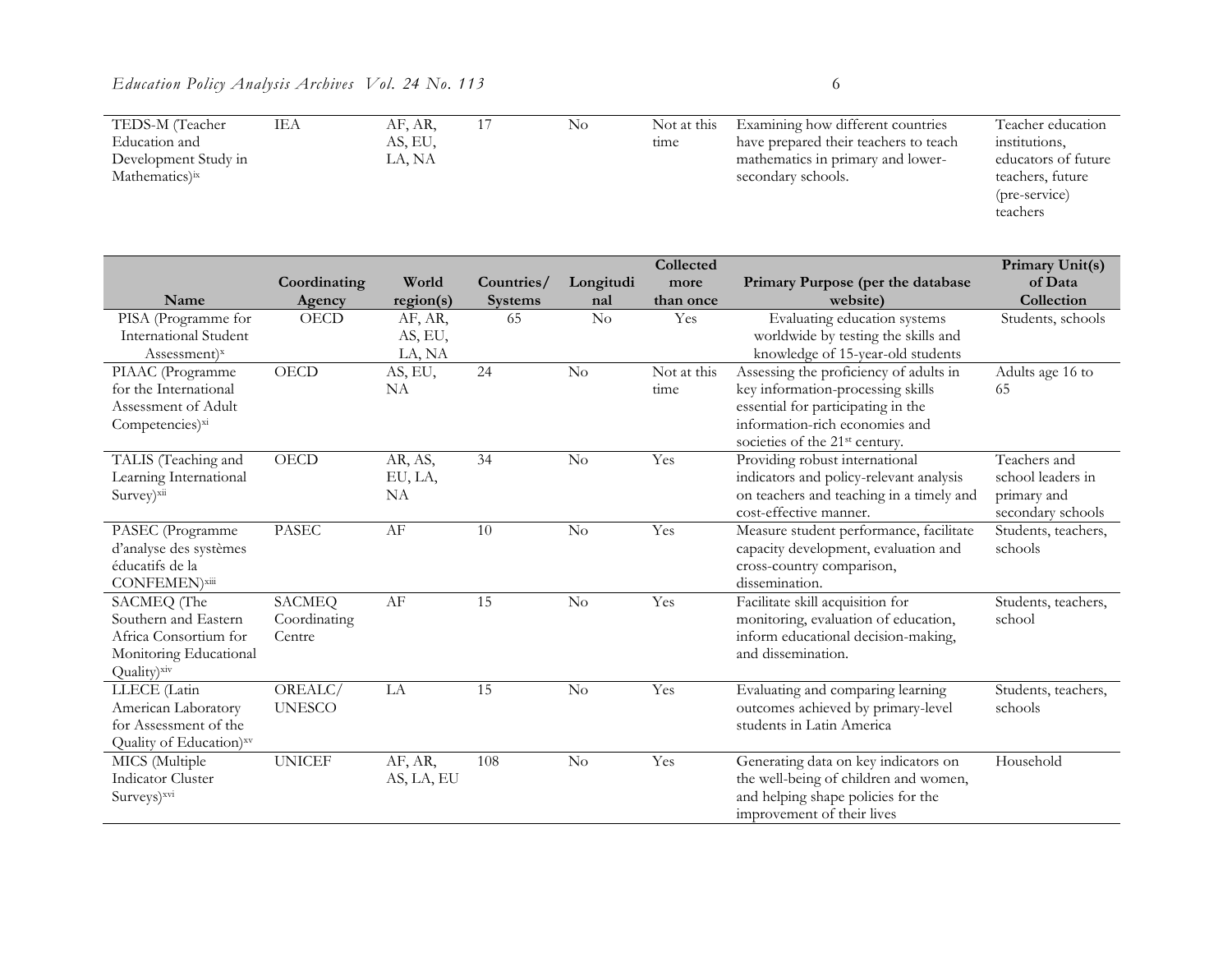| <b>ASER</b> (Annual Status<br>of Education Report)xvii   | ASER India<br><b>ASER</b> Pakistan<br>Coordinating                        | AS<br>World              | 2<br>Countries/ | $\rm No$<br>Longitudi                                                       | Yes<br>Collected<br>more | India: Providing reliable annual<br>estimates of children's schooling status<br>and basic learning levels for each state<br>and rural district in India; Pakistan: To<br>improve the state of learning outcomes<br>of children.<br>Primary Purpose (per the database                                                                                                                                      | Child, household,<br>(one government<br>school per village<br>in recent rounds)<br>Primary Unit(s)<br>of Data |
|----------------------------------------------------------|---------------------------------------------------------------------------|--------------------------|-----------------|-----------------------------------------------------------------------------|--------------------------|-----------------------------------------------------------------------------------------------------------------------------------------------------------------------------------------------------------------------------------------------------------------------------------------------------------------------------------------------------------------------------------------------------------|---------------------------------------------------------------------------------------------------------------|
| Name                                                     | Agency                                                                    | region(s)                | <b>Systems</b>  | nal                                                                         | than once                | website)                                                                                                                                                                                                                                                                                                                                                                                                  | Collection                                                                                                    |
| <b>UWEZOxviii</b>                                        | <b>UWEO</b>                                                               | AF                       | 3               | No                                                                          | Yes                      | Measuring levels of literacy and<br>numeracy of primary school children<br>across Kenya, Tanzania, and Uganda                                                                                                                                                                                                                                                                                             | Child, household                                                                                              |
| Global barometerxix                                      | Various<br>agencies                                                       | AF, AS,<br>LA, EU        | > 73            | $\rm No$                                                                    | Yes                      | Measuring the social political and<br>economic atmosphere in study<br>countries                                                                                                                                                                                                                                                                                                                           | Individual<br>household<br>members age 18<br>and over                                                         |
| Young Livesxx                                            | Young Lives                                                               | AF, AS, LA               | 4 countries     | Yes                                                                         | Yes                      | Studying childhood poverty by<br>following changing lives of 12,000<br>children over 15 years.                                                                                                                                                                                                                                                                                                            | Child, household,<br>Community                                                                                |
| The STEP Skills<br>Measurement<br>Program <sup>xxi</sup> | World Bank                                                                | AF, AS,<br>EU, LA        | 12              | $\rm No$                                                                    | No                       | Providing policy-relevant data to enable<br>a better understanding of skill<br>requirements in the labor market,<br>backward linkages between skills<br>acquisition and educational<br>achievement, personality, and social<br>background, and forward linkages<br>between skills acquisition and living<br>standards, reductions in inequality and<br>poverty, social inclusion, and economic<br>growth. | Household,<br>Employer.<br>Focused on urban<br>adults age 15 to 64,<br>whether employed<br>or not             |
| World Values Surveyxxii                                  | Institute for<br>Comparative<br>Survey<br>Research<br>Vienna -<br>Austria | AF, AS,<br>EU, LA,<br>NA | (almost)<br>100 | Yes<br>(aggregate<br>data<br>available<br>through<br><b>WVS</b><br>website) | Yes                      | Seeking to help scientists and policy<br>makers understand changes in the<br>beliefs, values, and motivations of<br>people throughout the world.                                                                                                                                                                                                                                                          | Entire population<br>of 18 years and<br>older                                                                 |

Notes: AF = Africa: AR = Arab States; AS = Asia; EU = Europe: LA = Latin America; NA = North America

IEA = International Association for the Evaluation of Educational Achievement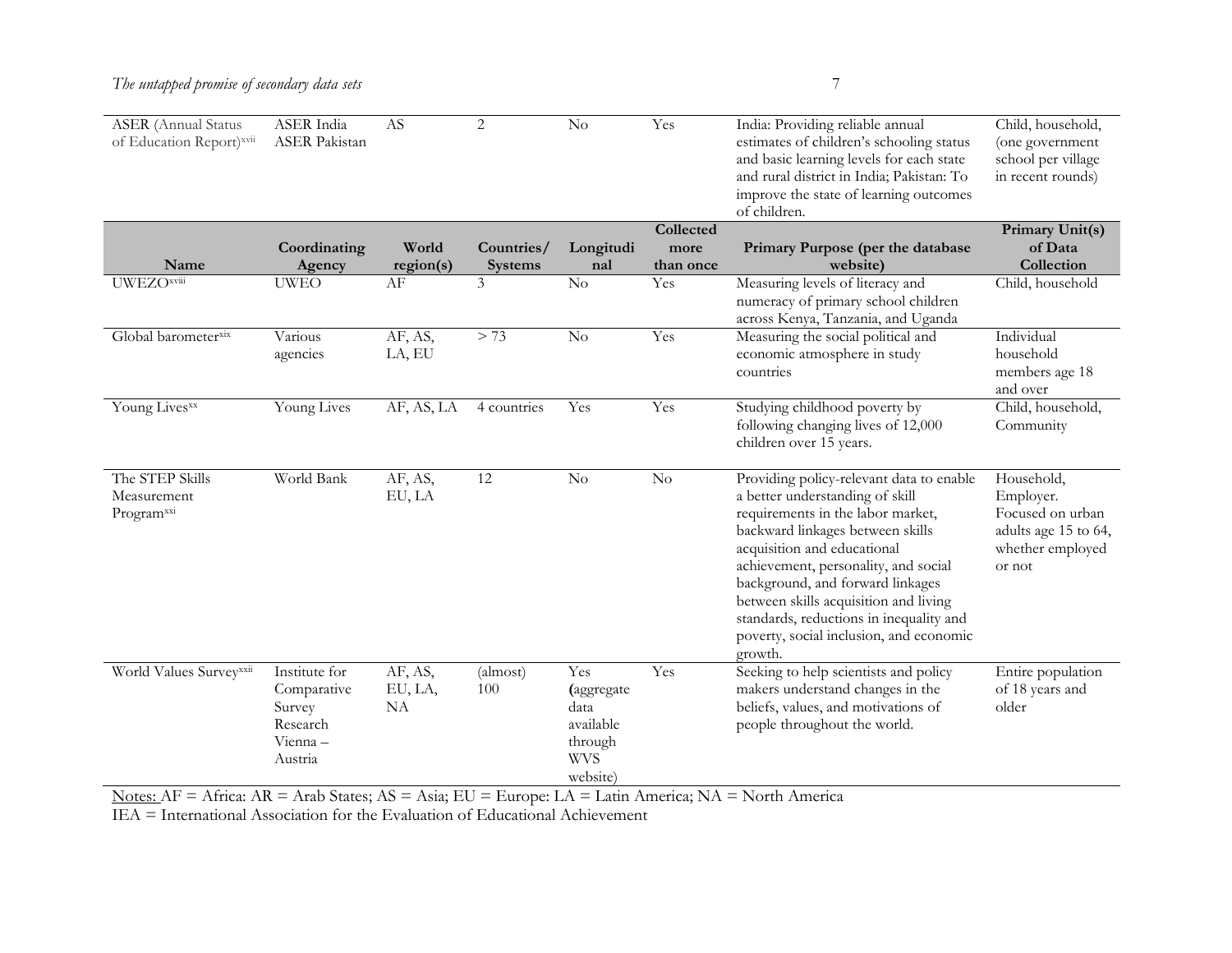OREALC: Regional Bureau of Education for Latin America and the Caribbean

#### Sources:

- <sup>i</sup> http://dhsprogram.com/data/
- ii https://www.eddataglobal.org/math/
- iii https://www.eddataglobal.org/reading/

ivhttp://econ.worldbank.org/WBSITE/EXTERNAL/EXTDEC/EXTRESEARCH/EXTLSMS/0,,contentMDK:21610833~pagePK:64168427~piPK :64168435~theSitePK:3358997,00.html

- <sup>v</sup> http://timssandpirls.bc.edu/pirls2011/countries.html
- vi http://timssandpirls.bc.edu/timss2011/countries.htm
- vii http://timssandpirls.bc.edu/timss\_advanced/countries.html
- viii http://www.iea.nl/iccs\_2009.html
- ix http://www.iea.nl/teds-m.html
- <sup>x</sup> http://www.oecd.org/pisa/aboutpisa/pisa-2012-participants.htm
- xi http://www.oecd.org/site/piaac/publications.htm
- xii http://www.oecd.org/edu/school/talis-about.htm
- xiii http://www.confemen.org/le-pasec/mandat-et-objectifs/
- xiv http://www.sacmeq.org/?q=mission
- xvhttp://www.unesco.org/new/en/santiago/terce/what-is-terce/
- xvi http://mics.unicef.org/about
- xvii India: http://www.asercentre.org/Survey/Basic/Pack/Sampling/History/p/54.html; Pakistan:
- http://www.aserpakistan.org/index.php?func=who\_we\_are
- xviii http://www.uwezo.net/
- xix http://www.globalbarometer.net/partners
- xx http://www.younglives.org.uk/w
- xxi http://microdata.worldbank.org/index.php/catalog/step/about
- xxii http://www.worldvaluessurvey.org/wvs.jsp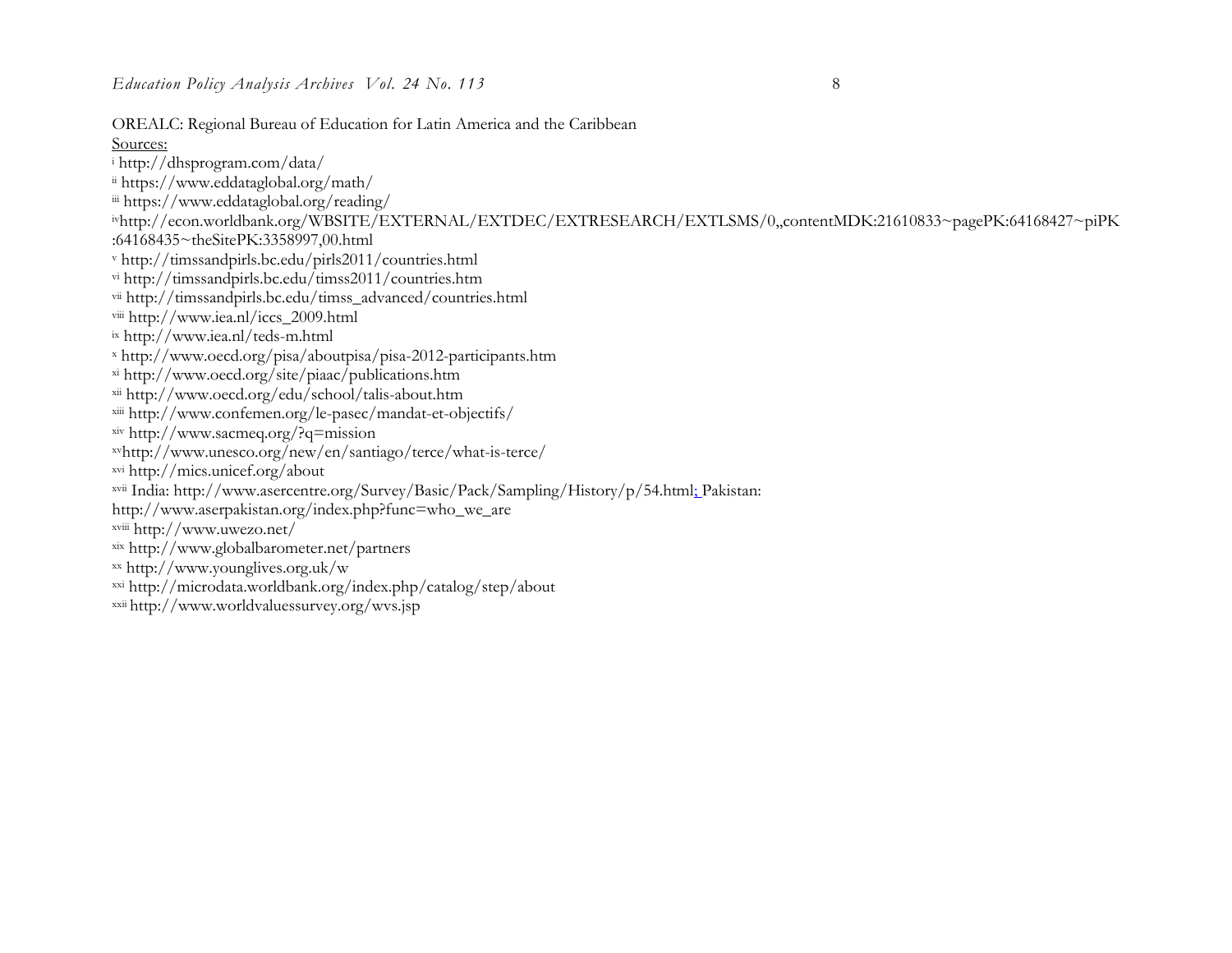countries, with fewer low-income countries (Chudgar & Luschei, 2009). On the other hand, when data are funded by bilateral aid agencies such as USAID or DFID, or gathered through South-South cooperation or volunteer-driven efforts, we find a heavier emphasis on developing countries such as the DHS, Young Lives, or ASER data.

An alternative approach to assessing or selecting datasets is to focus on prominent agencies associated with data collection exercises. For example, a user familiar with IEA will know that the organization gathers data covering issues as varied as civic learning and computer literacy. Another benefit of using data associated with larger, well-organized efforts is that data documentation and related support for data use may be readily available. For instance, several of these datasets are gathered using a complex sampling framework. While this approach makes data nationally representative, researchers working with these data must take into account associated features, like the complex sampling structure and sample weights to generate representative estimates from these samples. To facilitate researchers' efforts, IEA provides an excellent online tool called IDB Analyzer which allows even novice researchers to readily and accurately use the IEA data. In some instances, large data collection operations may also include robust online user groups, as in the case of the DHS data. Several data collection agencies also regularly engage in training efforts both online and at relevant conference venues, providing users a chance to learn more about these resources. However, this level of support may not be available for some of the other smaller (in scale or funding) data collection efforts.

For educational scholarship, the unit of analysis of data collection may be another important criterion in assessing or selecting datasets. Broadly, data used in educational research come from one of three sources: households, classrooms, or schools/educational institutions. Household data allow us to observe a child along with his or her family, which help to generate a rich picture of the child's home background, parental education, and sibling structure. However, in such datasets, with a few notable exceptions like ASER, it is not possible to learn a great deal about children's performance on standardized tests or their classroom, teacher, or school experiences. In this regard, data that are gathered from the household will be limited compared to data collected directly from the classroom teacher or school principal.

When data are gathered at the classroom level, we may get a clear sense of a child's peergroup and in most cases, some measure of learning levels, as well as extensive information on the teacher and school (see Heyneman & Lee, 2015, for recent reviews of such resources). However, such datasets may be missing detailed information about the child's home circumstances, as children are often not the best informants when it comes to reporting on parental education, wealth, or income levels (see Chudgar, Luschei, & Fagioli, 2014, for a related discussion). Classroom-level data may also be limited in sufficient material available to allow a researcher to paint a nuanced picture of the school beyond the basics.

One standard issue is that most such data collection efforts usually survey one classroom per school, or they survey two classrooms in two different grades (for example, TIMSS, SACMEQ, and PASEC). These datasets are not ideal for a researcher interested in studying, for example, teaching communities within a school, as we observe no more than the teachers associated with the surveyed classrooms. The third category of data, gathered at the institution level (for example, TALIS) may, by design, focus on the school as the unit of analysis, surveying teachers within the school. Such data may sketch a general profile of students in a school but may not provide information on specific children.

The purpose of data collection may also be important, although several large-scale resources are collected with a broad mandate and can be useful for a wide range of uses that may not have been conceived by the initial planners. Not all databases that are useful for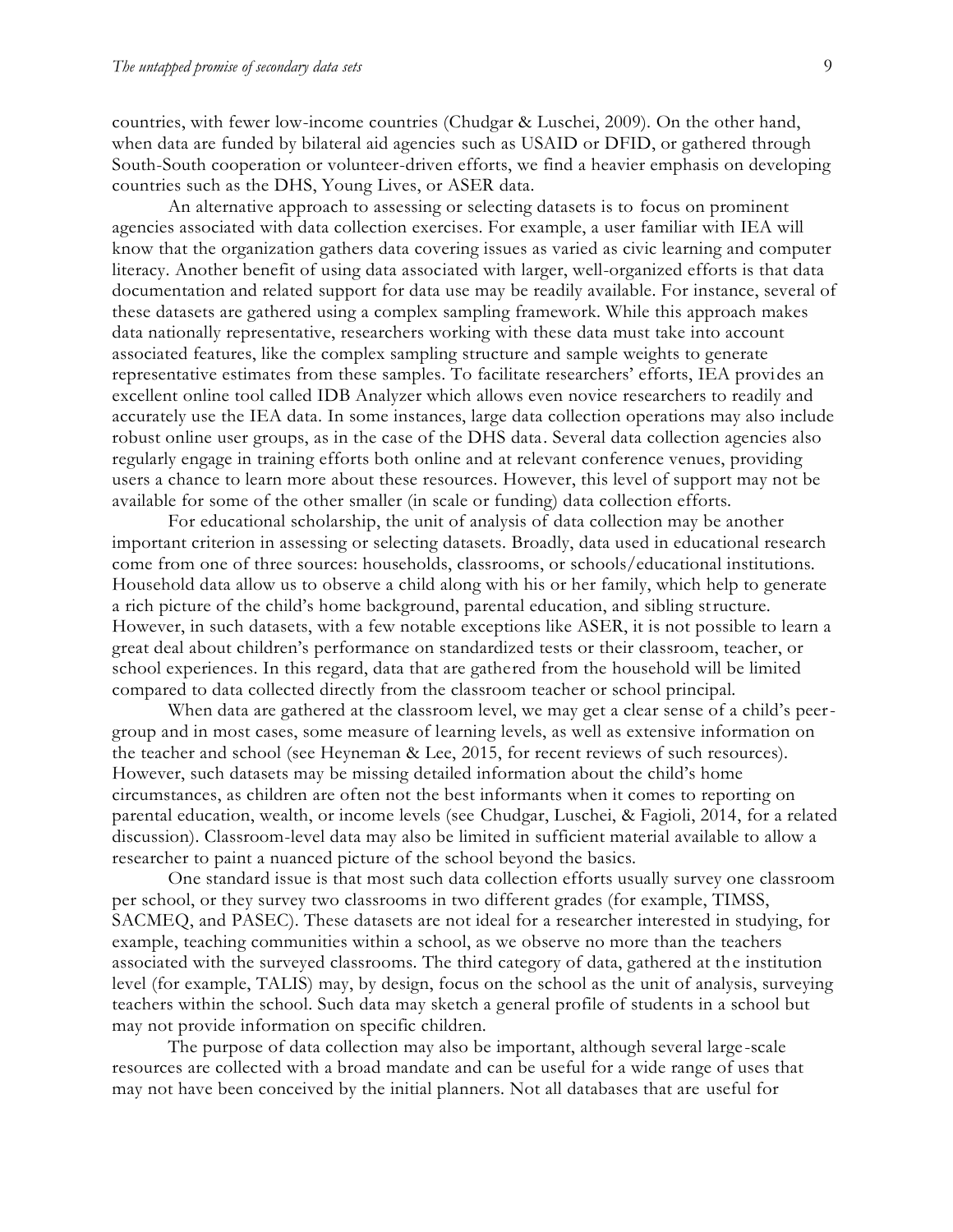educational research may have been collected for that purpose, but they still may contain important information (variables) that is relevant for extensive educational scholarship that goes beyond understanding variation in student test performance. For instance, the DHS data permit detailed investigation of various adulthood outcomes including attitudes, access to information, sexual behavior, fertility practices, and how they associate with individual education levels. Datasets like AfroBarometer or Pew Global Attitudes and Trends have similarly been used by scholars to assess the attitudes of adults with varying levels of education toward a range of social and political issues (for example, Shafiq, 2010).

Although it provides many key resources, Table 1 does not cover all of the multi-country datasets that may be relevant for educational researchers. Readers may also be interested in exploring resources and data archives such as the World Bank database, data available through the LIS Cross-national Data Center in Luxembourg, and the Inter-University Consortium for Political and Social Research (ICPSR) at the University of Michigan, which provides systematic listings of a range of databases.

The table also does not provide information about several excellent country-specific resources. Many developing countries have data collection efforts that generate nationally representative datasets. In the case of India, for instance, the National Sample Survey Organization (NSSO) gathers large-scale, nationally representative data on education, employment, and household expenditure, which may all be relevant for education scholars. Data from Brazil (SAEB), Colombia (ICFES), and Chile (SIMCE) all provide important examples of educationally-relevant data in Latin America. Another fruitful source for education may be national administrative databases. As countries digitize their educational systems, opportunities to obtain large amounts of information on students, teachers, and schools through administrative records also increase.

In spite of the vast availability of educationally-relevant data, with the exception of a few commonly known datasets likes TIMSS or PISA, lesser-known regional resources receive far less attention in international and comparative educational research. As an example, we used ProQuest to search the abstracts of six international and comparative education journals that are widely recognized across the field. These included *Comparative Education*; *Comparative Education Review*; *Compare: A Journal of Comparative and International Education*; *Prospects: Quarterly Review of Comparative Education*; *International Review of Education*; and the *International Journal of Educational Development*. The timeframe for this search was year 2000 onward.

In the abstracts, we searched for the occurrence of the names/acronyms by which the data are most commonly known (such as "TIMSS," "PISA" etc.).<sup>3</sup> Admittedly this is a crude approach and will undoubtedly miss papers in which the authors use these data, but have chosen to refer to them by their complete name in the abstract, or in some instances not mention the the data in the abstract at all. Nonetheless it provides one quick way to assess how the 20 or so datasets listed in Table 1 are used across the field of international and comparative education. The results showed 54 papers that mentioned PISA in their abstracts, 31 that mentioned TIMSS, 10 that mentioned SACMEQ, and four that mentioned Young Lives. For all the other datasets we have listed in Table 1, our search yielded zero to one paper.

<sup>3</sup> A search for TIMSS for instance looked like this, pub((("Comparative Education Review" OR "Compare: A Journal of Comparative and International Education" OR "Comparative Education" OR "Prospects: Quarterly Review of Comparative Education " OR "International Review of Education" OR "International Journal of Educational Development"))) AND ab((("TIMSS")))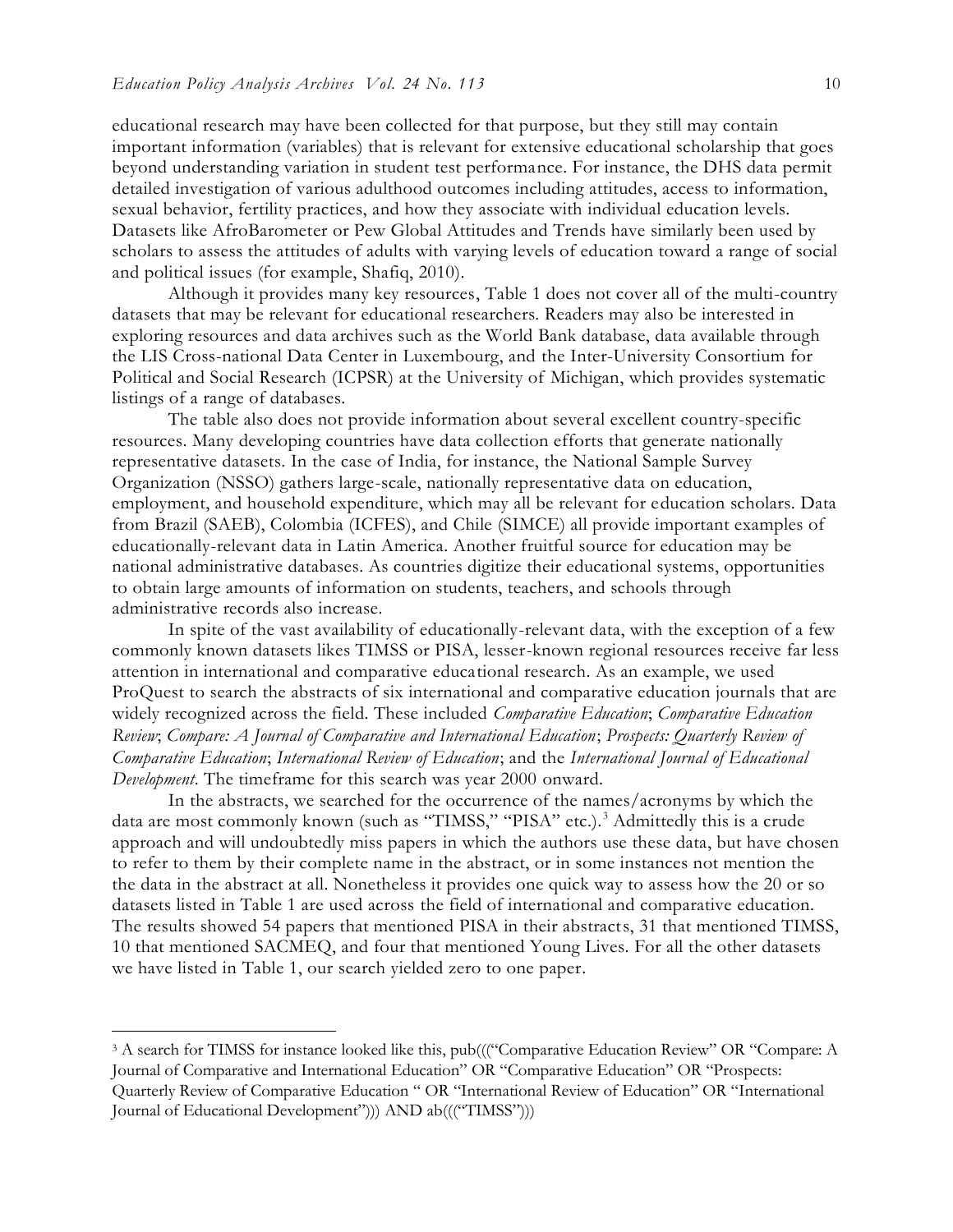#### **A Nod to Challenges of Causal Research**

As we discuss the various strengths of existing data resources, we would be remiss if we did not discuss an important limitation of several of these datasets. As we noted in Table 1, in most cases, the data available are cross-sectional and in few instances were these data gathered specifically for policy evaluation. These features of the data limit their potential for generating causal estimates. Establishing cause-and-effect relationships is important for educational scholarship when we hope to change educational outcomes (the effect) by identifying what can help create that change (the cause) (for example, see Murnane and Willet, 2010). Studies that establish causality are therefore evaluated as more robust for policy purposes in comparison to studies that establish that two things are related (for example, see recent literature reviews by Ashley et al., 2014, or Glewwe et al., 2011). Causal studies may draw primary data from randomized field trials (see Duflo and Kremer, 2005), or they may make innovative use of existing databases, including the types of data we discuss in this commentary (for example, West & Woessmann, 2010).

Indeed, employing certain techniques—like regression discontinuity or difference-indifference analysis—with secondary data, researchers can closely approximate a randomized experiment and arrive at findings with a strong causal warrant (for example, Angrist and Pischke, 2008). Yet this sort of research is demanding in terms of data required; most existing databases, especially cross-sectional data, although perfectly suited for descriptive analysis, are not always able to meet the standards for causal research (see Rutkowski and Delandshere, 2016, for a related discussion).

While noting the limits of such data for causal work, we may also note that the focus on causality, especially the use of RCTs, is not without its critics, including prominent economists like Angus Deaton (2009). It is not the purpose of this commentary to argue for or against causal research, but we do argue that such a focus ought not to prematurely draw scholarly attention away from the many descriptive affordances of large-scale secondary data.<sup>4</sup>

#### **The Potential of Good Descriptive Work**

As Table 1 and the above discussion make clear, scholars have access to extensive secondary data from a range of countries around the world. Although a vast majority of these data are not readily amenable to causal work, they are perfectly suitable for extensive descriptive analysis. Here, we use the term "descriptive analysis" to include all research that is not explicitly causal (either experimental or quasi-experimental). In other words, well-executed multivariate regressions are also descriptive in this sense if they are unable to identify a specific causal mechanism. A 2002 article in *The Lancet* noted that descriptive studies inform "trend analysis, health-care planning, and hypothesis generation" (Grimes & Schulz, 2002, p. 145). This observation is accurate for education as well. Indeed, well-designed and innovative descriptive studies have been instrumental in the field of international comparative education to shed light on new areas of study and to focus our attention on questions that have been under-studied.

To illustrate the potential of excellent descriptive analysis, we note two important studies that span the last four decades. First, Heyneman, and Loxley (1983) brought together disparate data from 29 high- and low-income countries and investigated the relative importance of home versus school background factors in explaining variations in student performance. Although not

<sup>4</sup> It is important to distinguish causal work from descriptive studies that inaccurately purport causality, regardless of their rigor. Such studies arguably create more confusion about the value of descriptive work than they resolve.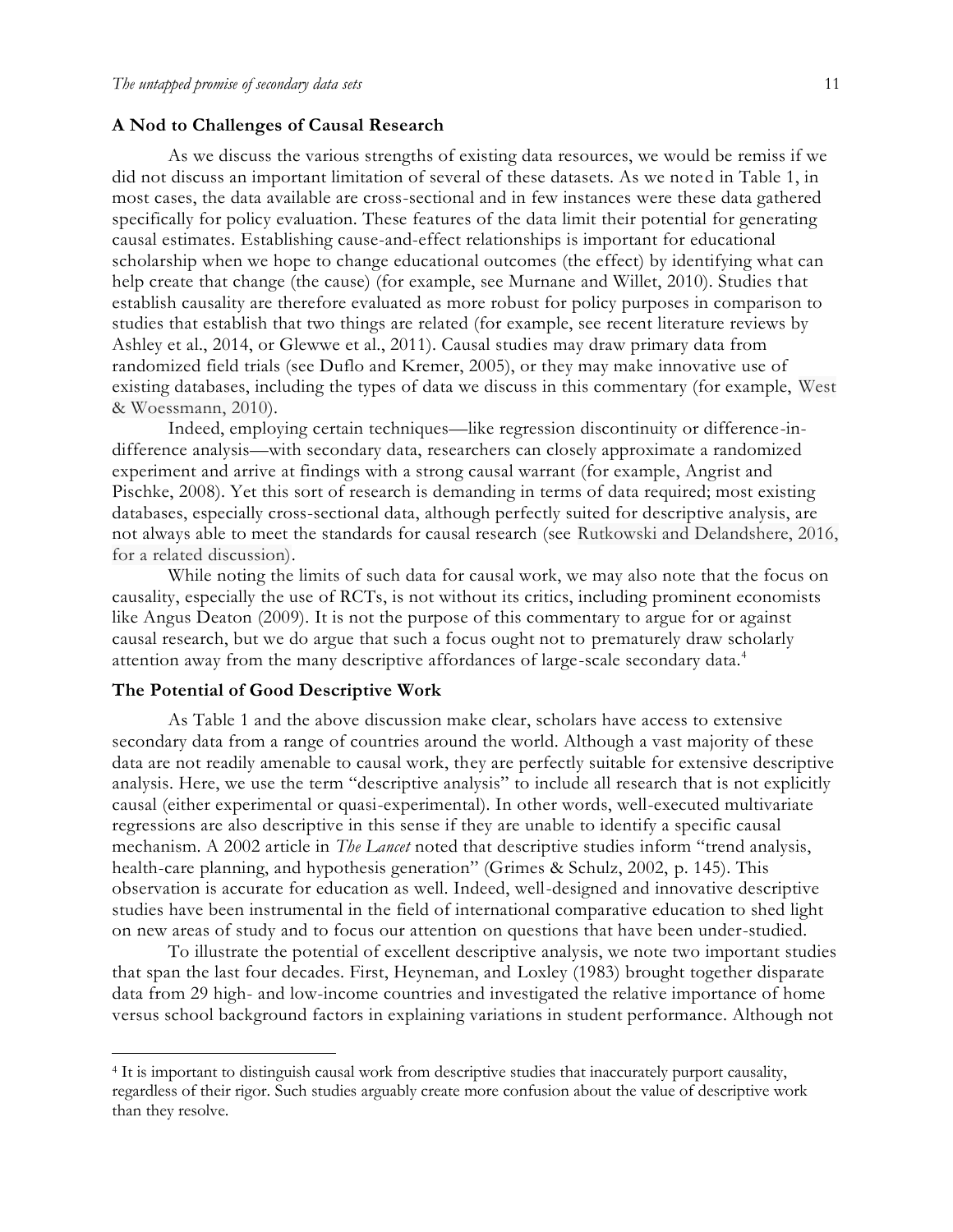causal in nature, their findings revealed an interesting insight about the relatively greate r importance of school resources in poor countries. This study questioned the universality of the findings of the 1966 United States Coleman Report, which stated that the influence of the home was greater than that of the school.

More recently, Carnoy and Rothstein (2015) revisited the relative underperformance of the United States in various cross-national studies of educational achievement. Once again, through a careful descriptive investigation, they highlight the importance of social class in explaining U.S. educational performance. They argue that the US contends with a much larger low-SES population than the countries with which it is often compared. If these differences are accounted for, then U.S. performance is not as dismal as portrayed in standard narratives. This descriptive analysis essentially serves to reframe conversations around U.S. underperformance on cross-national tests.

These two studies are just a sample of the range of such research that educational scholars have generated in recent years. A range of other such work both in the US and internationally has defined education policy scholarship in important ways (for example, Farrell and Oliveira's 1987 study of teacher effectiveness and related costs in developing countries as well as Lankford, Loeb, and Wyckoff's 2002 analysis of the distribution of teachers in New York State). Most recently, work at the Stanford Education Data Archive provides another outstanding example of harnessing large, diverse yet related databases to understand and improve educational opportunities in the United States

[\(https://cepa.stanford.edu/seda/overview\)](https://cepa.stanford.edu/seda/overview). Yet given the vast resources available to us, the space for thoughtful, cross-national, descriptive work that relies on existing large-scale resources is underexplored.

### **Limitations of Large-Scale Data for Cross-National Research and Final Reflections**

Having illustrated and discussed the strength of such resources above, in the final section of this commentary, we provide some concluding observations on the limitations of such databases, while also offering thoughts on the way forward.

Although large-scale data offer many promises and possibilities, these resources are not without their limitations. Most descriptive studies using secondary data cannot adequately address the questions of *why* or *how* educational phenomena occur. To shed light on these critical questions, researchers must often turn to a more qualitatively-oriented approach, including indepth case studies along with ethnographies, interviews, and focus groups.

We also identify several other challenges and limitations of working with these types of data. To begin, while most of the resources we have discussed are easy to access, some often require additional paperwork (and in some cases payment, such as NSSO data from India). Also, depending on the data collection agency, the quality of data documentation may or may not be adequate. Data documentation—or documents that provide user guides, background on the data, and original questionnaires—are crucial to make meaningful use of these resources.

Data may also suffer from technical limitations, such as an absence of important concepts or constructs that are challenging to measure (for example, family wealth or even income are important but not easy to accurately measure and report); measures that don't follow psychometric conventions in student test-score measurement (for example, many of the volunteer-driven test-score collection efforts); and vast amounts of missing data.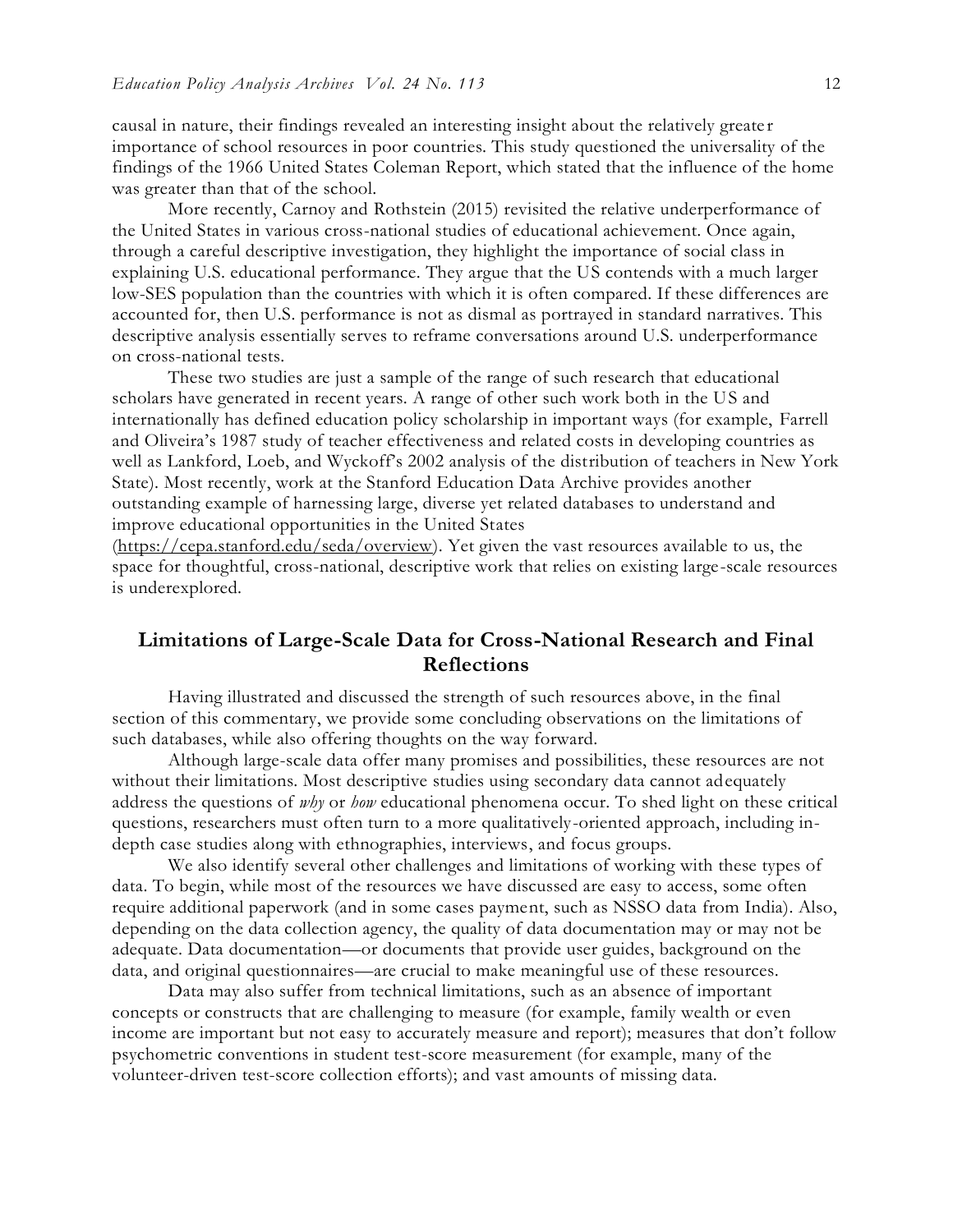#### *The untapped promise of secondary data sets* 13

There are also challenges posed by the absence of a crucial variable that may render an otherwise interesting dataset useless for a specific question. For example, a study attempting to understand the performance of contract teachers must identify a dataset that provides a range of teacher variables, but crucially identifies whether the teacher is a contract teacher or not. Just as the lack of key variables can be an impediment, we must also note that various levels of education are also unevenly covered in the present data sources. For instance, a large-scale study of the early childhood or higher education sector encompassing diverse developing countries and using secondary data is currently not feasible with the data available, per our knowledge. A call for more systematic and appropriate data collection remains quite relevant for education research in spite of the availability of the resources we have discussed here.

Another technical issue that is commonly faced by researchers working with multiple datasets is the difficulty of merging different datasets across levels of analysis, like villages or districts. Further, as we noted above, most of these datasets are not longitudinal and do not align with policy shifts. These factors can make it difficult to answer some of the more exciting policy questions, especially those related to causation.

Finally, even as we highlight the potential of cross-national comparisons, we must note that comparing datasets across countries and over time can pose many challenges and require careful thought and resolution. One key consideration is the comparability of constructs related to student background and socioeconomic status, which serve as an important control variable in quantitative educational studies (Fuller & Clarke, 1994). As Buchmann (2002) noted, comparative researchers must straddle the "fine line between sensitivity to local context and the concern for comparability across multiple contexts" (p. 168). For example, the number of books at home is generally considered a useful indicator of family socioeconomic status (Wößmann, 2003). Yet, as readers familiar with developing countries will attest, such a variable may not "perform as well" as an indicator of home circumstances in many less-developed countries (see also Chudgar et al., 2014).

These limitations notwithstanding, we hope that we have made a strong case for more systematic attention to the use of large-scale secondary databases to inform pressing education policy questions in cross-national and international scholarship. As access to computers and hand-held technology becomes ubiquitous, data collection driven both by public and private actors will increase. According to one estimate, 90% of the data available today have been created just in the last two years (IBM, n.d.). An important outcome of larger and more systematic data collection by public actors will be greater availability of administrative databases. Such local databases will also open up more opportunities for not just scholars, but also for bureaucrats and policymakers in countries across the world to engage in data-driven decisionmaking (for example, see Vignoles, 2016, for a further discussion of how scholarship in the United Kingdom has benefited from large administrative databases).

To return to the questions with which we began this commentary, it must be evident to the reader that the range and types of data we discuss here are capable of answering these and many other such important questions. For instance, datasets like TALIS permit an in-depth study of school leaders and leadership styles and datasets like TIMSS, SACMEQ, PASEC, and TERCE provide information on school background that can be used to study variations in school infrastructure. Our own work has addressed the issue of teacher distribution crossnationally (Chudgar & Luschei, in press). These questions allow us to understand learning opportunities in low-income countries by focusing on school leaders, infrastructure, and teachers.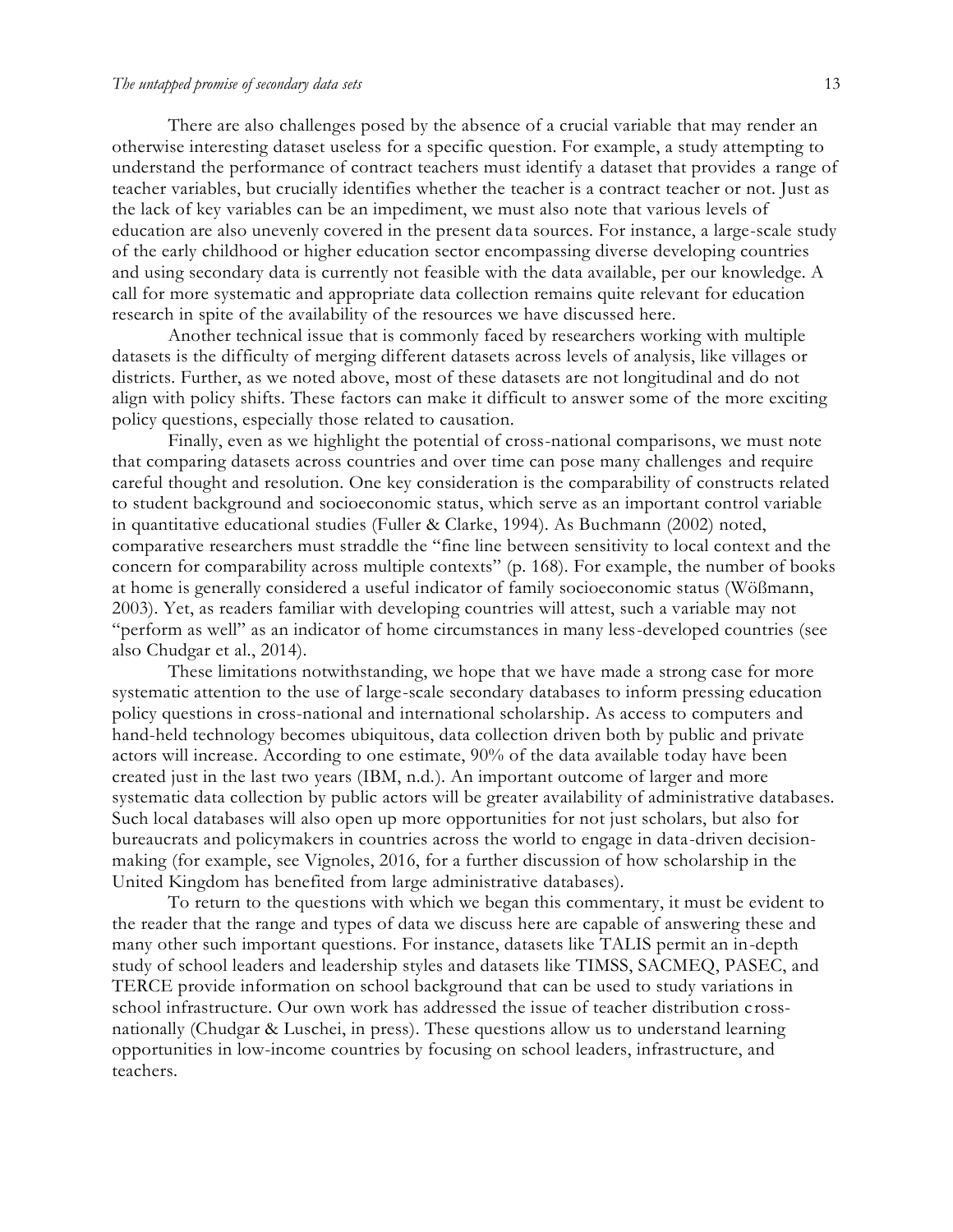To conclude, we must note that in this commentary, we have not engaged with larger epistemological debates about the appropriateness of knowledge represented by large-scale secondary datasets. It is certainly not our intention to suggest that this form of scholarship can or should replace other forms of research, either qualitative or quantitative. We have also not discussed important ethical and human subject issues that will become relevant as more data become available from developing countries. We acknowledge that these are important issues and a critical area of scholarly attention and discussion that should move in parallel with a call to make more and better use of existing secondary datasets in international and comparative education policy research.

#### **References**

- Chudgar, A., & Luschei, T. F. (2009). National income, income inequality, and the importance of schools: A hierarchical cross-national comparison. *American Educational Research Journal, 46*(3), 626-658. <http://dx.doi.org/10.3102/0002831209340043>
- Chudgar, A., & Luschei, T. F. (In press). Understanding teacher distribution cross-nationally: Recent empirical evidence. *Teachers College Record.*
- Chudgar, A., Luschei, T. F., & Fagioli, L. P. (2014). A call for consensus in the use of student socioeconomic status measures in cross-national research using the Trends in International Mathematics and Science Study (TIMSS). *Teachers College Record*.
- Angrist, J. D., & Pischke, J. S. (2008). *Mostly harmless econometrics: An empiricist's companion*. Princeton, NJ: Princeton University Press.
- Buchmann, C. (2002). Measuring family background in international studies of education: Conceptual issues and methodological challenges. In A. C. Porter & A. Gamoran (Eds.), *Methodological advances in cross-national surveys of educational achievement* (pp. 150–197). Washington, DC: National Academy Press.
- Carnoy, M., & Rothstein, R. (2015). What international test scores tell us. *Society*, *52*(2), 122–128. <http://dx.doi.org/10.1007/s12115-015-9869-3>
- Day Ashley, L., Mcloughlin, C., Aslam, M., Engel, J., Wales, J., & Rawal, S. (2014). The role and impact of private schools in developing countries: A rigorous review of the evidence. Final Report, Education Rigorous Literature Review, Department for International Development (EPPI-Centre reference No 2206).
- Deaton, A. (2010). Instruments, randomization, and learning about development. *Journal of Economic Literature*, *48*(2), 424–55.<http://dx.doi.org/10.1257/jel.48.2.424>
- Dee, T. S. (2007). Teachers and the gender gaps in student achievement. *Journal of Human Resources*, *42*(3), 528–554. <http://dx.doi.org/10.3368/jhr.XLII.3.528>
- Duflo, E., & Kremer, M. (2005). Use of randomization in the evaluation of development effectiveness. *Evaluating Development Effectiveness*, *7*, 205–231.
- Farrell J., & Oliveira, J. (1987, April). Teachers in developing countries: Improving effectiveness and managing costs. Economic Development Institute Seminar Background Papers. Washington, DC: EDI Seminar Series. <http://dx.doi.org/10.3102/00346543064001119>
- Fuller, B., & Clarke, P. (1994). Raising school effects while ignoring culture? Local conditions and the influence of classroom tools, rules, and pedagogy. *Review of Educational Research, 64,* 119–157.
- Glewwe, P. W., Hanushek, E. A., Humpage, S. D., & Ravina, R. (2011). *School resources and educational outcomes in developing countries: A review of the literature from 1990 to 2010* (No. w17554). National Bureau of Economic Research.<http://dx.doi.org/10.3386/w17554>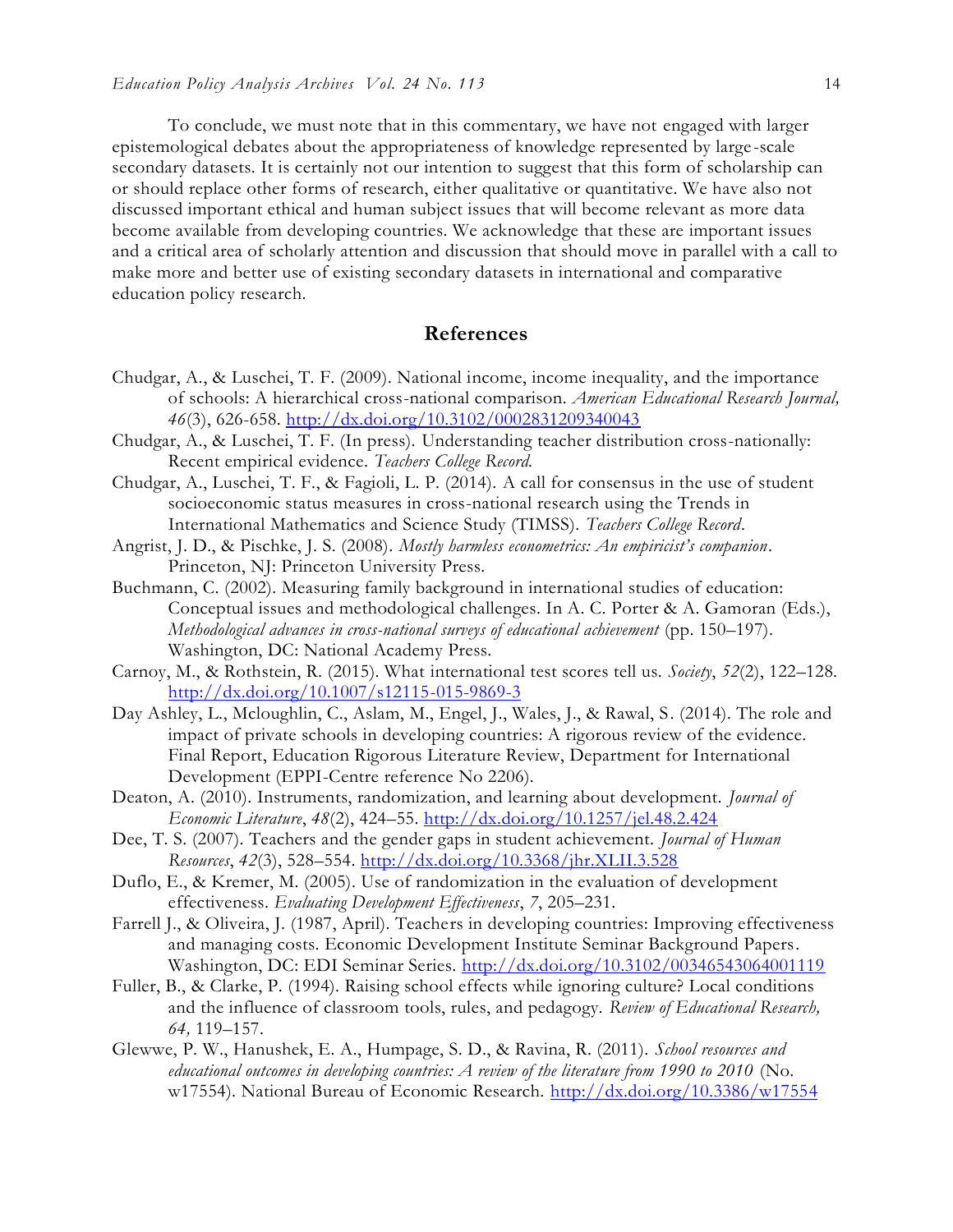- Global Education Monitoring Report. (n.d.). Statistics. Retrieved from <http://en.unesco.org/gem-report/statistics>
- Grimes, D. A., & Schulz, K. F. (2002). Descriptive studies: What they can and cannot do. *The Lancet*, *359*(9301), 145–149[. http://dx.doi.org/10.1016/S0140-6736\(02\)07373-7](http://dx.doi.org/10.1016/S0140-6736(02)07373-7)
- Heyneman, S. P., & Lee, B. (2015). International large scale assessments: Uses and implications. In H. F. Ladd & M. E. Goertz (Eds.) *Handbook of Research in Education Finance and Policy* (pp. 105–123). New York: Routledge.
- Heyneman, S. P., & Loxley, W. A. (1983). The effect of primary-school quality on academic achievement across twenty-nine high-and low-income countries. *American Journal of Sociology*, 1162–1194.<http://dx.doi.org/10.1086/227799>
- IBM. (n.d.). Bringing big data to the enterprise. Retrieved from <http://www01.ibm.com/software/data/bigdata/what-is-big-data.html>
- Lankford, H., Loeb, S., & Wyckoff, J. (2002). Teacher sorting and the plight of urban schools: A descriptive analysis. *Educational Evaluation and Policy Analysis*, *24*(1), 37–62. <http://dx.doi.org/10.3102/01623737024001037>
- Murnane, R. & Willett, J. B. (2010). *Methods matter: Improving causal inference in educational and social science research*. New York: Oxford University Press.
- Rose, P. (2014). Bringing the data revolution to education, and education to data revolution. Deliver 2030.org, How can we deliver the SDGs? Retrieved from <http://deliver2030.org/?p=5733>
- Rutkowski, D., & Delandshere, G. (2016). Causal inferences with large scale assessment data: Using a validity framework. *Large-scale Assessments in Education*, *4*(1), 1–18. <http://dx.doi.org/10.1186/s40536-016-0019-1>
- Shafiq, M. N. (2010). Do education and income affect support for democracy in Muslim countries? Evidence from the Pew Global Attitudes Project. *Economics of Education Review*, *29*(3), 461–469. <http://dx.doi.org/10.1016/j.econedurev.2009.05.001>
- TED talk. (n.d.). Hans Rosling. In Hans Rosling's hands, data sings: Global trends in health and economics come to vivid life: And the big picture of global development—with some surprisingly good news—snaps into sharp focus. Retrieved from [https://www.ted.com/speakers/hans\\_rosling](https://www.ted.com/speakers/hans_rosling)
- Vignoles, A. (2016). Creating longitudinal databases in developing countries: Lessons from existing efforts. Paper presented at the 60<sup>th</sup> Comparative and International Society's Annual Conference, Vancouver, Canada. Abstract retrieved from [https://www.educ.cam.ac.uk/centres/real/downloads/REALCentre\\_Conferencebooklet](https://www.educ.cam.ac.uk/centres/real/downloads/REALCentre_Conferencebooklet_2.pdf) [\\_2.pdf](https://www.educ.cam.ac.uk/centres/real/downloads/REALCentre_Conferencebooklet_2.pdf)
- West, M. R., & Woessmann, L. (2010). "Every Catholic child in a Catholic school": Historical resistance to state schooling, contemporary private competition and student achievement across countries. *The Economic Journal*, *120*(546), F229–F255. <http://dx.doi.org/10.1111/j.1468-0297.2010.02375.x>
- Wößmann, L. (2003). Schooling resources, educational institutions and student performance: The international evidence. *Oxford Bulletin of Economics and Statistics*, 65, 117–170. <http://dx.doi.org/10.1111/1468-0084.00045>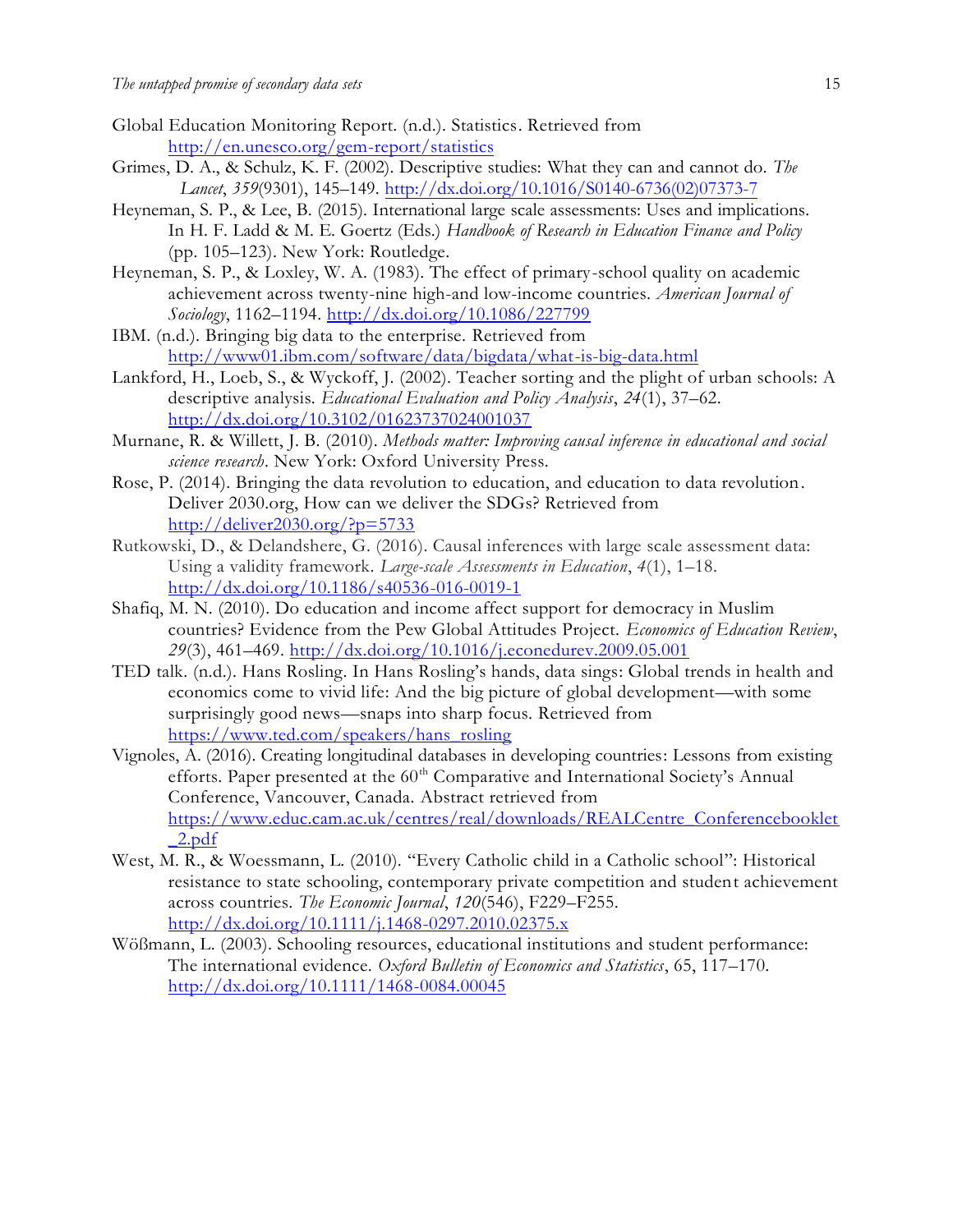#### **About the Authors**

#### **Amita Chudgar**

Michigan State University

#### [amitac@msu.edu](mailto:amitac@msu.edu)

Amita Chudgar is an associate professor at Michigan State University's College of Education. Her long-term interests as a scholar focus on ensuring that children and adults in resource constrained environments have equal access to high-quality learning opportunities irrespective of their backgrounds. Her recent publications include *Teacher distribution in developing countries: Teachers of marginalized students in India, Mexico, and Tanzania, published by Palgrave Macmillan* (2016, with Thomas F. Luschei) and "How are private school enrolment patterns changing across Indian districts with a growth in private school availability?" in the *Oxford Review of Education* (2016, with Benjamin Creed).

#### **Thomas F. Luschei**

Claremont Graduate University

[thomas.luschei@cgu.edu](mailto:thomas.luschei@cgu.edu) 

Thomas F. Luschei is an associate professor in the School of Educational Studies at Claremont Graduate University. His research uses an international and comparative perspective to study the impact and availability of educational resources—particularly high-quality teachers—among economically disadvantaged children. His recent publications include *Teacher distribution in developing countries: Teachers of marginalized students in India, Mexico, and Tanzania,* published by Palgrave Macmillan (2016, with Amita Chudgar) and "A vanishing rural school advantage? Changing urban/rural student achievement differences in Latin America and the Caribbean," in the *Comparative Education Review* (2016, with Loris P. Fagioli).

# education policy analysis archives

Volume 24 Number 113 November 7, 2016 ISSN 1068-2341

#### $(c<sub>c</sub>)$

SOME RIGHTS RESERVED Readers are free to copy, display, and distribute this article, as long as the work is attributed to the author(s) and **Education Policy Analysis Archives,** it is distributed for noncommercial purposes only, and no alteration or transformation is made in the work. More details of this Creative Commons license are available at

http://creativecommons.org/licenses/by-nc-sa/3.0/. All other uses must be approved by the author(s) or **EPAA**. **EPAA** is published by the Mary Lou Fulton Institute and Graduate School of Education at Arizona State University Articles are indexed in CIRC (Clasificación Integrada de Revistas Científicas, Spain), DIALNET (Spain), [Directory of Open Access Journals,](http://www.doaj.org/) EBSCO Education Research Complete, ERIC, Education Full Text (H.W. Wilson), QUALIS A2 (Brazil), SCImago Journal Rank; SCOPUS, SOCOLAR (China).Please contribute commentaries at http://epaa.info/wordpress/ and send errata notes to Gustavo E. Fischman [fischman@asu.edu](mailto:fischman@asu.edu) **Join EPAA's Facebook community** at<https://www.facebook.com/EPAAAAPE> and **Twitter feed** @epaa\_aape.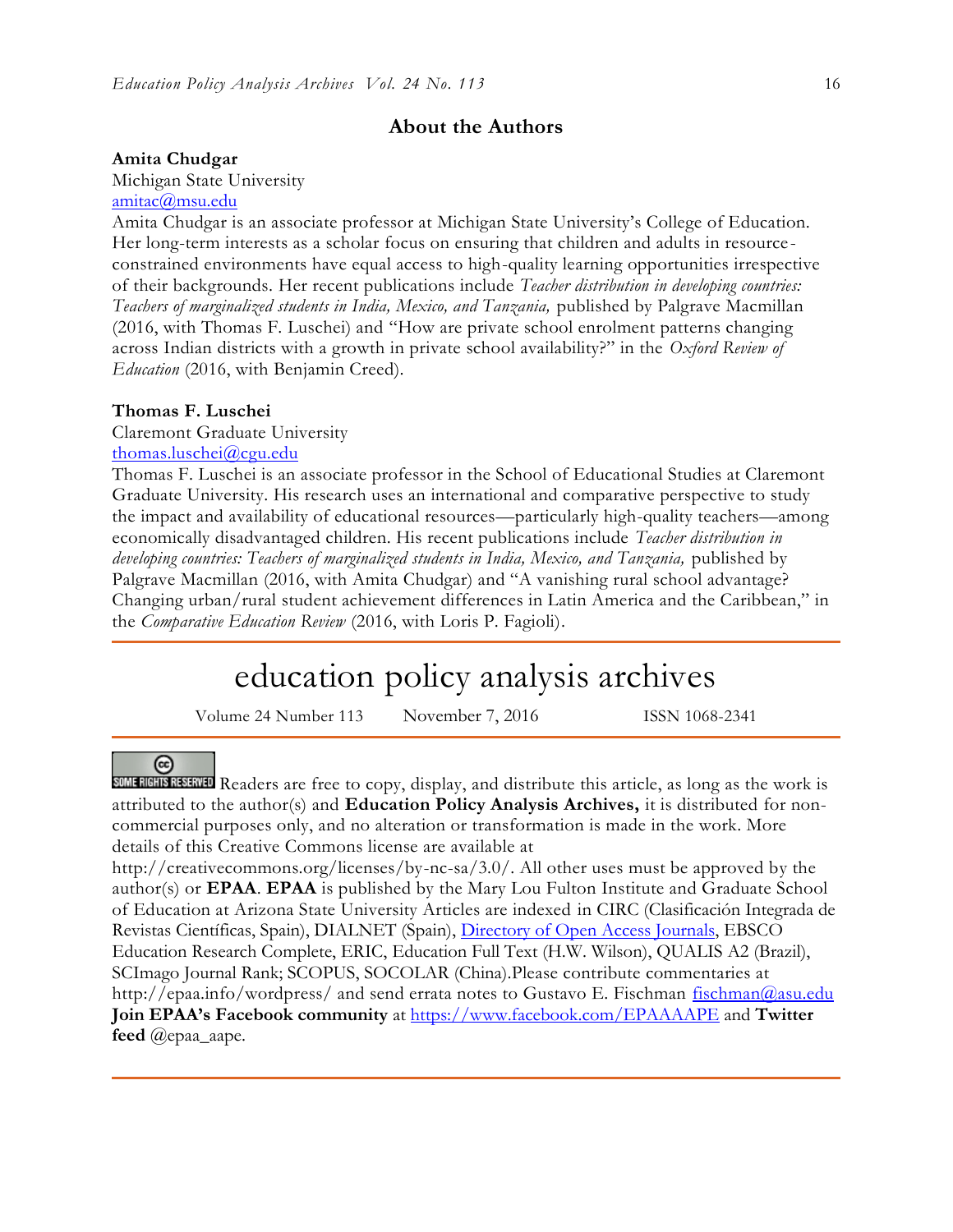# education policy analysis archives editorial board

Lead Editor: **Audrey Amrein-Beardsley** (Arizona State University) Consulting Editor: **Gustavo E. Fischman** (Arizona State University) Associate Editors: **David Carlson**, **Sherman Dorn**, **David R. Garcia, Margarita Jimenez-Silva, Eugene Judson**, **Jeanne M. Powers, Iveta Silova, Maria Teresa Tatto** (Arizona State University) **R. Anthony Rolle** University of

**Cristina Alfaro** San Diego State University

**Gary Anderson** New York University

**Michael W. Apple** University of Wisconsin, Madison **Jeff Bale** OISE, University of Toronto, Canada

**David C. Berliner** Arizona State University

**Casey Cobb** University of Connecticut

**Arnold Danzig** San Jose State University

**Linda Darling-Hammond** Stanford University

**Elizabeth H. DeBray** University of Georgia

**Chad d'Entremont** Rennie Center for Education Research & Policy

**John Diamond** University of Wisconsin, Madison

**Matthew Di Carlo** Albert Shanker Institute

**Michael J. Dumas** University of California, Berkeley

**Kathy Escamilla** University of Colorado, Boulder

**Melissa Lynn Freeman** Adams State College

**Rachael Gabriel** University of Connecticut

**Amy Garrett Dikkers** University of North Carolina, Wilmington

> **Gene V Glass** Arizona State University

**Ronald Glass** University of California, Santa Cruz

**Jacob P. K. Gross** University of Louisville

**Julian Vasquez Heilig** California State University, Sacramento

**Aaron Bevanot** SUNY Albany **Kimberly Kappler Hewitt** University of North Carolina Greensboro

**Jaekyung Lee S**UNY Buffalo

**Jessica Nina Lester** Indiana University

**Amanda E. Lewis** University of Illinois, Chicago

**Chad R. Lochmiller** Indiana University

**Christopher Lubienski** University of Illinois, Urbana-Champaign

**Sarah Lubienski** University of Illinois, Urbana-Champaign

**William J. Mathis** University of Colorado, Boulder

**Michele S. Moses** University of Colorado, Boulder

> **Julianne Moss** Deakin University, Australia

**Sharon Nichols** University of Texas, San Antonio

> **Eric Parsons** University of Missouri-Columbia

**Susan L. Robertson** Bristol University, UK

**Gloria M. Rodriguez** University of California, Davis

Houston **A. G. Rud** Washington State University

**Eric M. Haas** WestEd **Patricia Sánchez** University of University of Texas, San Antonio **Janelle Scott** University of California, Berkeley **Jack Schneider** College of the Holy Cross

**Aimee Howley** Ohio University **Noah Sobe** Loyola University

**Henry Braun** Boston College **Steve Klees** University of Maryland **Nelly P. Stromquist** University of Maryland

> **Benjamin Superfine** University of Illinois, Chicago

> > **Maria Teresa Tatto** Michigan State University

**Adai Tefera** Virginia Commonwealth University

**Tina Trujillo** University of California, Berkeley

**Federico R. Waitoller** University of Illinois, Chicago

> **Larisa Warhol** University of Connecticut

**John Weathers** University of Colorado, Colorado Springs

**Kevin Welner** University of Colorado, Boulder

**Terrence G. Wiley** Center for Applied Linguistics

> **John Willinsky** Stanford University

**Jennifer R. Wolgemuth University of** South Florida

**Kyo Yamashiro** Claremont Graduate University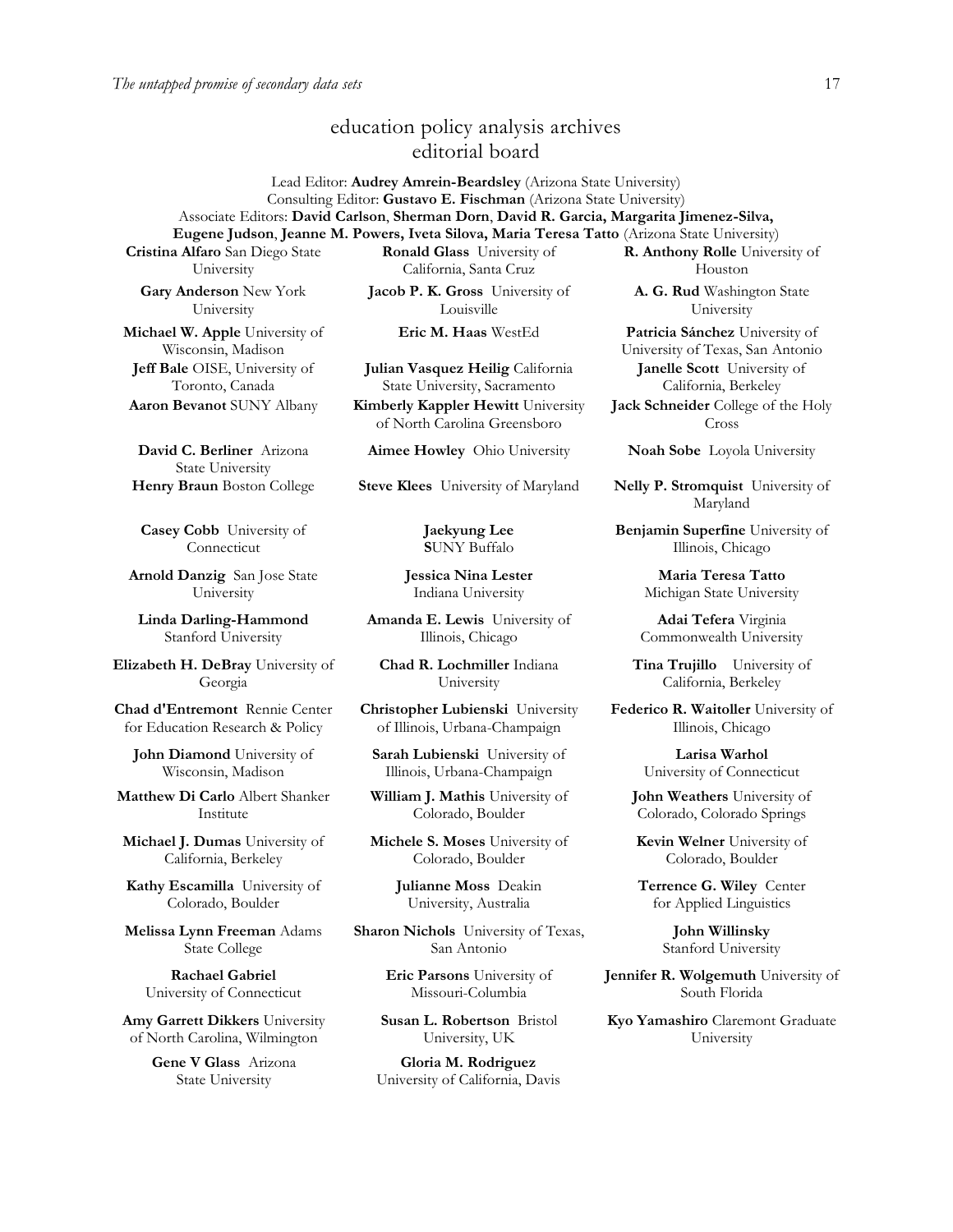# archivos analíticos de políticas educativas consejo editorial

Editor Consultor: **Gustavo E. Fischman** (Arizona State University) Editores Asociados: **Armando Alcántara Santuario** (Universidad Nacional Autónoma de México), **Jason Beech**, (Universidad de San Andrés), **Ezequiel Gomez Caride**, (Pontificia Universidad Católica Argentina), **Antonio Luzon**, (Universidad de Granada)

**Claudio Almonacid** Universidad Metropolitana de Ciencias de la Educación, Chile **Miguel Ángel Arias Ortega**  Universidad Autónoma de la Ciudad de México **Xavier Besalú Costa** Universitat de Girona, España

**[Xavier Bonal](javascript:openRTWindow() Sarro** Universidad Autónoma de Barcelona, España

**[Antonio Bolívar](javascript:openRTWindow() Boitia** Universidad de Granada, España

**[José Joaquín Brunner](javascript:openRTWindow()** Universidad Diego Portales, Chile **[Damián Canales Sánchez](javascript:openRTWindow()** Instituto Nacional para la Evaluación de la Educación, México

**Gabriela de la Cruz Flores** Universidad Nacional Autónoma de México

**[Marco Antonio Delgado Fuentes](javascript:openRTWindow()** Universidad Iberoamericana, México **[Inés Dussel](javascript:openRTWindow()**, DIE-CINVESTAV, México

**[Pedro Flores Crespo](javascript:openRTWindow()** Universidad Iberoamericana, México

**Ana María García de Fanelli** Centro de Estudios de Estado y Sociedad (CEDES) CONICET, Argentina

**Juan Carlos González Faraco**  Universidad de Huelva, España

**María Clemente Linuesa**  Universidad de Salamanca, España

**Jaume Martínez Bonafé** Universitat de València, España

**Alejandro Márquez Jiménez**  Instituto de Investigaciones sobre la Universidad y la Educación, UNAM, México **María Guadalupe Olivier Tellez**, Universidad Pedagógica Nacional, México **[Miguel Pereyra](javascript:openRTWindow()** Universidad de Granada, España **[Mónica Pini](javascript:openRTWindow()** Universidad Nacional de San Martín, Argentina

**Omar Orlando Pulido Chaves** Instituto para la Investigación Educativa y el Desarrollo Pedagógico (IDEP) **[José Luis Ramírez](javascript:openRTWindow() Romero** Universidad Autónoma de Sonora, México

**[Paula Razquin](javascript:openRTWindow()** Universidad de San Andrés, Argentina

**José Ignacio Rivas Flores** Universidad de Málaga, España

**[Miriam Rodríguez Vargas](javascript:openRTWindow()** Universidad Autónoma de Tamaulipas, México **José Gregorio Rodríguez**  Universidad Nacional de Colombia, Colombia **[Mario Rueda Beltrán](javascript:openRTWindow()** Instituto de Investigaciones sobre la Universidad y la Educación, UNAM, México **José Luis San Fabián Maroto** Universidad de Oviedo, España

**[Jurjo Torres Santomé](javascript:openRTWindow()**, Universidad de la Coruña, España

**[Yengny Marisol Silva Laya](javascript:openRTWindow()** Universidad Iberoamericana, México **Juan Carlos Tedesco** Universidad Nacional de San Martín, Argentina

**Ernesto Treviño Ronzón** Universidad Veracruzana, México

**[Ernesto Treviño](javascript:openRTWindow() Villarreal** Universidad Diego Portales Santiago, Chile **[Antoni Verger Planells](javascript:openRTWindow()** Universidad Autónoma de Barcelona, España

**[Catalina Wainerman](javascript:openRTWindow()** Universidad de San Andrés, Argentina **Juan Carlos Yáñez Velazco** Universidad de Colima, México